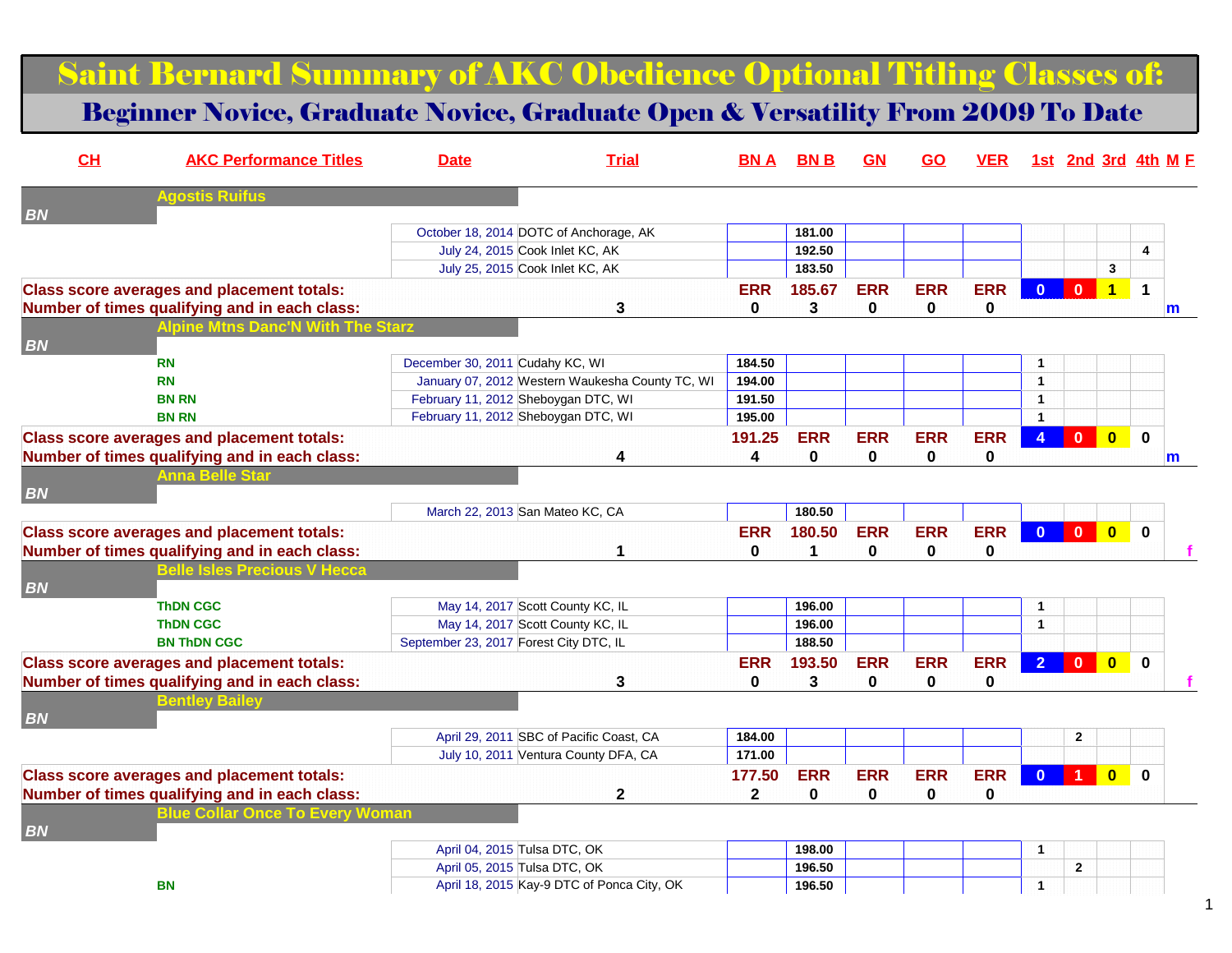| CH                   | <b>AKC Performance Titles</b>                                                                      | <b>Date</b>                                 | <b>Trial</b>                                           | <b>BNA</b> | <b>BNB</b>       | GN           | <u>GO</u>  | <b>VER</b> |                      |                      |                         | <u>1st 2nd 3rd 4th M F</u> |
|----------------------|----------------------------------------------------------------------------------------------------|---------------------------------------------|--------------------------------------------------------|------------|------------------|--------------|------------|------------|----------------------|----------------------|-------------------------|----------------------------|
|                      | <b>Class score averages and placement totals:</b>                                                  |                                             |                                                        | <b>ERR</b> | 197.00           | <b>ERR</b>   | <b>ERR</b> | <b>ERR</b> | $\overline{2}$       | $\blacktriangleleft$ | $\overline{\mathbf{0}}$ | $\bf{0}$                   |
|                      | Number of times qualifying and in each class:                                                      |                                             | 3                                                      | 0          | 3                | $\bf{0}$     | 0          | 0          |                      |                      |                         | m                          |
| GN                   |                                                                                                    |                                             |                                                        |            |                  |              |            |            |                      |                      |                         |                            |
|                      | BN                                                                                                 |                                             | April 01, 2017 Oklahoma City OTC, OK                   |            |                  | 192.00       |            |            |                      |                      |                         |                            |
|                      | <b>BN</b>                                                                                          |                                             | April 01, 2017 Oklahoma City OTC, OK                   |            |                  | 190.00       |            |            | $\blacktriangleleft$ |                      |                         |                            |
|                      | <b>BN GN</b>                                                                                       |                                             | April 02, 2017 Oklahoma City OTC, OK                   |            |                  | 196.00       |            |            | $\blacktriangleleft$ |                      |                         |                            |
|                      | <b>Class score averages and placement totals:</b>                                                  |                                             |                                                        | <b>ERR</b> | <b>ERR</b>       | 192.67       | <b>ERR</b> | <b>ERR</b> | 3 <sup>1</sup>       | $\mathbf{0}$         | $\overline{\mathbf{0}}$ | $\mathbf 0$                |
|                      | Number of times qualifying and in each class:                                                      |                                             | 3                                                      | $\bf{0}$   | 0                | $\mathbf{3}$ | 0          | 0          |                      |                      |                         | m                          |
|                      | Brandau Ridge Takn A Walk Th                                                                       |                                             |                                                        |            |                  |              |            |            |                      |                      |                         |                            |
| <b>BN</b>            |                                                                                                    |                                             |                                                        |            |                  |              |            |            |                      |                      |                         |                            |
|                      |                                                                                                    |                                             | September 26, 2015 Rockford Freeport Illinois KC, IL   |            | 174.00           |              |            |            |                      |                      | 3                       |                            |
|                      |                                                                                                    | September 01, 2016 Lexington KC, KY         |                                                        |            | 186.50           |              |            |            |                      | $\mathbf{2}$         |                         |                            |
|                      | <b>BN RN</b>                                                                                       | September 02, 2016 Northern Kentucky KC, KY |                                                        |            | 193.00           |              |            |            |                      | $\mathbf{2}$         |                         |                            |
|                      | <b>Class score averages and placement totals:</b>                                                  |                                             |                                                        | <b>ERR</b> | 184.50           | <b>ERR</b>   | <b>ERR</b> | <b>ERR</b> | $\mathbf{0}$         | 2 <sup>7</sup>       | $\blacktriangleleft$    | $\mathbf 0$                |
|                      | Number of times qualifying and in each class:                                                      |                                             | 3                                                      | 0          | 3                | $\bf{0}$     | 0          | 0          |                      |                      |                         |                            |
|                      | Brock Ranch Boogi Woogi Bogie                                                                      |                                             |                                                        |            |                  |              |            |            |                      |                      |                         |                            |
| <b>BN</b>            |                                                                                                    |                                             |                                                        |            |                  |              |            |            |                      |                      |                         |                            |
|                      |                                                                                                    |                                             | July 28, 2017 North Arkansas KC, AR                    |            | 187.00<br>193.00 |              |            |            | $\overline{1}$       |                      |                         |                            |
|                      |                                                                                                    |                                             | July 29, 2017 North Arkansas KC, AR                    |            |                  |              |            |            |                      |                      |                         |                            |
|                      | <b>Class score averages and placement totals:</b>                                                  |                                             |                                                        | <b>ERR</b> | 190.00           | <b>ERR</b>   | <b>ERR</b> | <b>ERR</b> |                      | $\mathbf{0}$         | $\overline{0}$          | $\mathbf{0}$               |
|                      | Number of times qualifying and in each class:                                                      |                                             | $\mathbf{2}$                                           | 0          | $\mathbf{2}$     | 0            | 0          | 0          |                      |                      |                         |                            |
|                      | <b>Clementine Rose</b>                                                                             |                                             |                                                        |            |                  |              |            |            |                      |                      |                         |                            |
| <b>BN</b>            |                                                                                                    |                                             | October 02, 2015 SBC of America #77/42/11, NE          | 176.00     |                  |              |            |            | 1                    |                      |                         |                            |
|                      |                                                                                                    | November 28, 2015 Conroe KC, TX             |                                                        | 179.50     |                  |              |            |            |                      |                      | 3                       |                            |
|                      | <b>BN RA ThDN CGCA</b>                                                                             |                                             | November 19, 2016 Central Oklahoma Golden Retriever, 0 | 179.00     |                  |              |            |            |                      | $\mathbf{2}$         |                         |                            |
|                      |                                                                                                    |                                             |                                                        |            |                  |              |            |            |                      |                      |                         |                            |
|                      | <b>Class score averages and placement totals:</b>                                                  |                                             |                                                        | 178.17     | <b>ERR</b>       | <b>ERR</b>   | <b>ERR</b> | <b>ERR</b> |                      |                      | $\blacktriangleleft$    | $\bf{0}$                   |
|                      | Number of times qualifying and in each class:                                                      |                                             | 3                                                      | 3          | 0                | 0            | 0          | 0          |                      |                      |                         |                            |
|                      | 2019-CH Cornerstones Heartache Tonight                                                             |                                             |                                                        |            |                  |              |            |            |                      |                      |                         |                            |
| <b>BN</b><br>2019-CH |                                                                                                    |                                             | October 07, 2019 SBC of America Regional, MO           | 189.50     |                  |              |            |            | $\mathbf{1}$         |                      |                         |                            |
| 2019-CH              |                                                                                                    |                                             | October 08, 2019 SBC of America Regional, MO           | 190.50     |                  |              |            |            | $\mathbf{1}$         |                      |                         |                            |
|                      | <b>2019-CHBN</b>                                                                                   |                                             | October 11, 2019 SBC of America #81/46/15 OR           | 189.00     |                  |              |            |            | $\blacktriangleleft$ |                      |                         |                            |
|                      |                                                                                                    |                                             |                                                        | 189.67     | <b>ERR</b>       | <b>ERR</b>   | <b>ERR</b> | <b>ERR</b> | 3 <sup>1</sup>       | $\mathbf{0}$         | $\bf{0}$                | $\bf{0}$                   |
|                      | <b>Class score averages and placement totals:</b><br>Number of times qualifying and in each class: |                                             |                                                        | 3          | $\pmb{0}$        | $\mathbf 0$  | 0          |            |                      |                      |                         |                            |
|                      | 2018-GCHP Elbas Aristo Presto                                                                      |                                             | 3                                                      |            |                  |              |            | 0          |                      |                      |                         | m                          |
| <b>BN</b>            |                                                                                                    |                                             |                                                        |            |                  |              |            |            |                      |                      |                         |                            |
|                      | 2018-GCHPRN CGCA                                                                                   | November 01, 2018 Palisades KC, NJ          |                                                        |            | 183.50           |              |            |            |                      |                      |                         |                            |
|                      | 2018-GCHPRN CGCA                                                                                   | November 02, 2018 Palisades KC, NJ          |                                                        |            | 182.00           |              |            |            |                      |                      |                         |                            |
|                      | 2018-GCHP BN RN CGCA                                                                               | November 03, 2018 Black Mountain KC, PA     |                                                        |            | 188.00           |              |            |            |                      | $\mathbf{2}$         |                         |                            |
|                      | <b>Class score averages and placement totals:</b>                                                  |                                             |                                                        | <b>ERR</b> | 184.50           | <b>ERR</b>   | <b>ERR</b> | <b>ERR</b> | $\mathbf{0}$         | $\blacklozenge$      | $\bullet$               | $\mathbf 0$                |
|                      | Number of times qualifying and in each class:                                                      |                                             | 3                                                      | 0          | 3                | $\pmb{0}$    | 0          | 0          |                      |                      |                         | m                          |
|                      |                                                                                                    |                                             |                                                        |            |                  |              |            |            |                      |                      |                         |                            |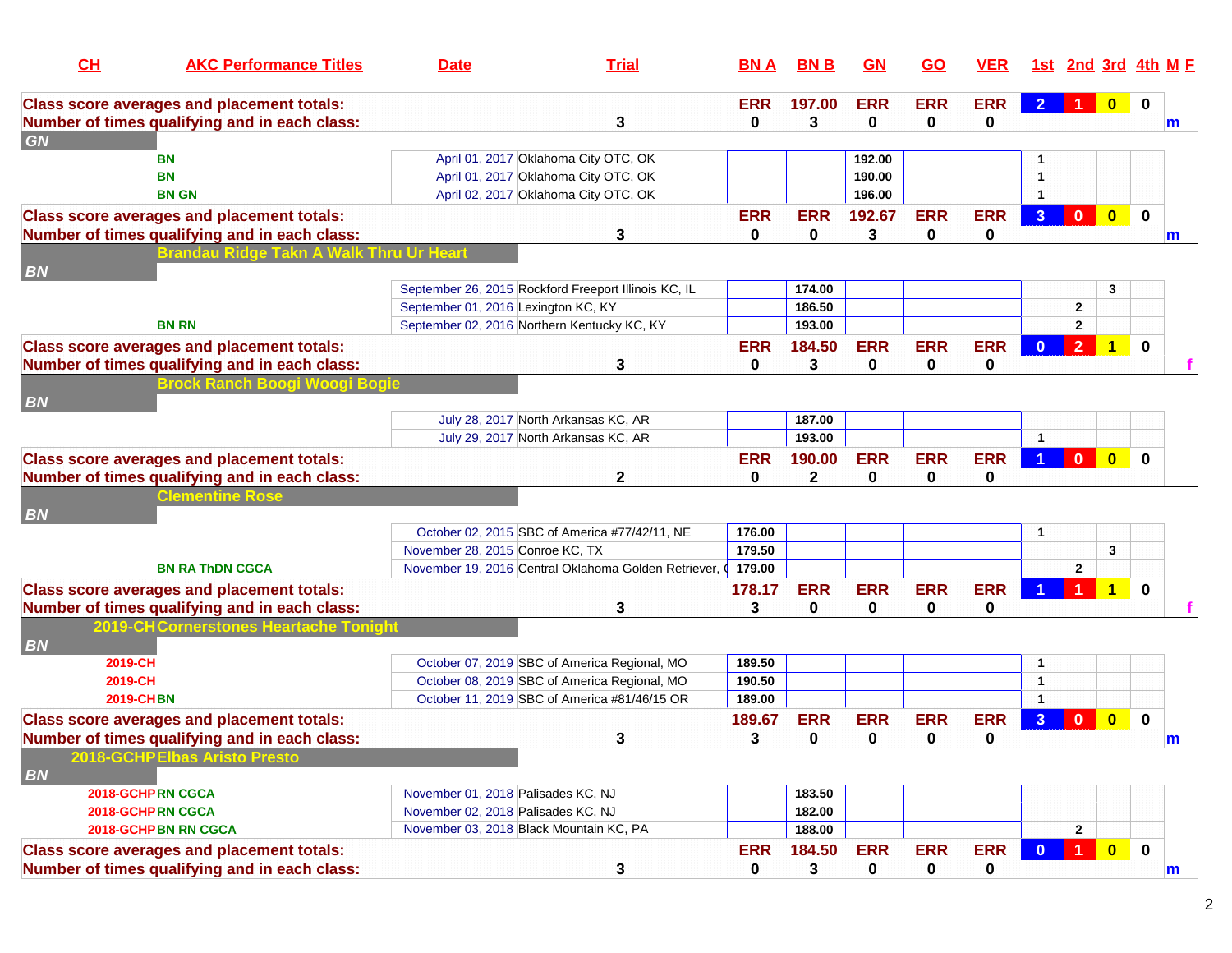| CL        | <b>AKC Performance Titles</b>                     | <b>Date</b>                            | <b>Trial</b>                                   | <b>BNA</b>   | <b>BNB</b> | <b>GN</b>   | <b>GO</b>  | <b>VER</b> |                      |                      |                         | <u>1st 2nd 3rd 4th M F</u> |
|-----------|---------------------------------------------------|----------------------------------------|------------------------------------------------|--------------|------------|-------------|------------|------------|----------------------|----------------------|-------------------------|----------------------------|
| <b>BN</b> | <b>Excaliburs Muse</b>                            |                                        |                                                |              |            |             |            |            |                      |                      |                         |                            |
|           |                                                   |                                        | September 27, 2013 SBC of America #75/39/9, NE |              | 194.50     |             |            |            | $\mathbf{1}$         |                      |                         |                            |
|           |                                                   | October 26, 2013 Kennesaw KC, GA       |                                                |              | 196.00     |             |            |            |                      | $\overline{2}$       |                         |                            |
|           | <b>BN</b>                                         | October 27, 2013 Kennesaw KC, GA       |                                                |              | 196.00     |             |            |            | $\blacktriangleleft$ |                      |                         |                            |
|           | <b>Class score averages and placement totals:</b> |                                        |                                                | <b>ERR</b>   | 195.50     | <b>ERR</b>  | <b>ERR</b> | <b>ERR</b> | $\overline{2}$       |                      | $\overline{0}$          | $\bf{0}$                   |
|           | Number of times qualifying and in each class:     |                                        | 3                                              | 0            | 3          | 0           | 0          | 0          |                      |                      |                         |                            |
|           | <b>Fremonts One In A Million</b>                  |                                        |                                                |              |            |             |            |            |                      |                      |                         |                            |
| <b>BN</b> |                                                   |                                        |                                                |              |            |             |            |            |                      |                      |                         |                            |
|           |                                                   |                                        | March 29, 2012 North Country KC, NY            |              | 183.00     |             |            |            |                      |                      |                         |                            |
|           |                                                   |                                        | March 30, 2012 Central New York KC, NY         |              | 183.50     |             |            |            |                      |                      |                         |                            |
|           | <b>BN</b>                                         | September 16, 2012 Berks County KC, PA |                                                |              | 176.50     |             |            |            |                      |                      | $\mathbf{3}$            |                            |
|           | <b>Class score averages and placement totals:</b> |                                        |                                                | <b>ERR</b>   | 181.00     | <b>ERR</b>  | <b>ERR</b> | <b>ERR</b> | $\Omega$             | $\mathbf{0}$         | $\overline{1}$          | $\bf{0}$                   |
|           | Number of times qualifying and in each class:     |                                        | 3                                              | $\mathbf{0}$ | 3          | 0           | 0          | 0          |                      |                      |                         |                            |
| <b>BN</b> | <b>2021-CHFuzzy Bears Amore</b>                   |                                        |                                                |              |            |             |            |            |                      |                      |                         |                            |
|           | 2021-CHBN-V RA TKE ATT ACT1 ACT1J                 |                                        | April 18, 2021 Souhegan KC, NH                 |              | 175.00     |             |            |            |                      |                      |                         |                            |
|           | 2021-CHBN-V RA TKE ATT ACT1 ACT1J                 |                                        | June 12, 2021 Souhegan KC, NH                  |              | 181.00     |             |            |            |                      |                      |                         |                            |
|           | 2021-CHBN BN-V RA TKE ATT ACT1 ACT1J              |                                        | June 13, 2021 Souhegan KC, NH                  |              | 182.00     |             |            |            |                      |                      |                         |                            |
|           | <b>Class score averages and placement totals:</b> |                                        |                                                | <b>ERR</b>   | 179.33     | <b>ERR</b>  | <b>ERR</b> | <b>ERR</b> | $\mathbf{0}$         | $\mathbf{0}$         | $\overline{\mathbf{0}}$ | $\mathbf 0$                |
|           | Number of times qualifying and in each class:     |                                        | 3                                              | $\bf{0}$     | 3          | $\mathbf 0$ | 0          | 0          |                      |                      |                         | m                          |
|           | 2017-GCHGliddens Yosminty Sam I Am                |                                        |                                                |              |            |             |            |            |                      |                      |                         |                            |
| <b>BN</b> |                                                   |                                        |                                                |              |            |             |            |            |                      |                      |                         |                            |
|           | <b>2017-GCHCGCA TKN</b>                           |                                        | July 05, 2019 Ann Arbor KC, MI                 | 181.00       |            |             |            |            |                      |                      | 3                       |                            |
|           | <b>Class score averages and placement totals:</b> |                                        |                                                | 181.00       | <b>ERR</b> | <b>ERR</b>  | <b>ERR</b> | <b>ERR</b> | $\mathbf{0}$         | $\mathbf{0}$         | $\overline{1}$          | $\mathbf 0$                |
|           | Number of times qualifying and in each class:     |                                        | 1                                              | 1            | 0          | 0           | 0          | 0          |                      |                      |                         | m                          |
|           | <b>Howe Ranch Golden Sam-R-I</b>                  |                                        |                                                |              |            |             |            |            |                      |                      |                         |                            |
| <b>BN</b> |                                                   |                                        |                                                |              |            |             |            |            |                      |                      |                         |                            |
|           | <b>RN</b>                                         | February 12, 2011 Linn County KC, OR   |                                                |              | 193.00     |             |            |            |                      |                      |                         |                            |
|           | <b>RN</b>                                         |                                        | February 13, 2011 McKenzie Cascade DF, OR      |              | 186.50     |             |            |            |                      |                      |                         |                            |
|           | <b>BN RN</b>                                      |                                        | April 02, 2011 Chintimini KC, OR               |              | 192.50     |             |            |            |                      |                      |                         |                            |
|           | <b>Class score averages and placement totals:</b> |                                        |                                                | <b>ERR</b>   | 190.67     | <b>ERR</b>  | <b>ERR</b> | <b>ERR</b> | $\mathbf{0}$         | $\mathbf{0}$         | $\overline{\mathbf{0}}$ | $\mathbf 0$                |
|           | Number of times qualifying and in each class:     |                                        | 3                                              | $\bf{0}$     | 3          | 0           | 0          | 0          |                      |                      |                         | m                          |
| <b>GN</b> |                                                   |                                        |                                                |              |            |             |            |            |                      |                      |                         |                            |
|           | <b>BN RN</b>                                      | January 22, 2012 Tualatin KC, OR       |                                                |              |            | 181.50      |            |            |                      | $\mathbf{2}$         |                         |                            |
|           | <b>BN RN</b>                                      |                                        | February 26, 2012 McKenzie Cascade DF, OR      |              |            | 170.00      |            |            |                      |                      |                         |                            |
|           | <b>BN GN RN</b>                                   | September 28, 2012 Richland KC, WA     |                                                |              |            | 185.00      |            |            | $\mathbf{1}$         |                      |                         |                            |
|           | <b>Class score averages and placement totals:</b> |                                        |                                                | <b>ERR</b>   | <b>ERR</b> | 178.83      | <b>ERR</b> | <b>ERR</b> |                      | $\blacktriangleleft$ | $\overline{\mathbf{0}}$ | $\mathbf 0$                |
|           | Number of times qualifying and in each class:     |                                        | 3                                              | 0            | $\pmb{0}$  | 3           | 0          | 0          |                      |                      |                         | m                          |
|           | kes Legacy Hector                                 |                                        |                                                |              |            |             |            |            |                      |                      |                         |                            |
| <b>BN</b> |                                                   |                                        |                                                |              |            |             |            |            |                      |                      |                         |                            |
|           |                                                   |                                        | September 08, 2012 Clermont County KC, OH      |              | 193.50     |             |            |            |                      |                      | 3                       |                            |
|           |                                                   |                                        | September 09, 2012 Clermont County KC, OH      |              | 195.00     |             |            |            | 1                    |                      |                         |                            |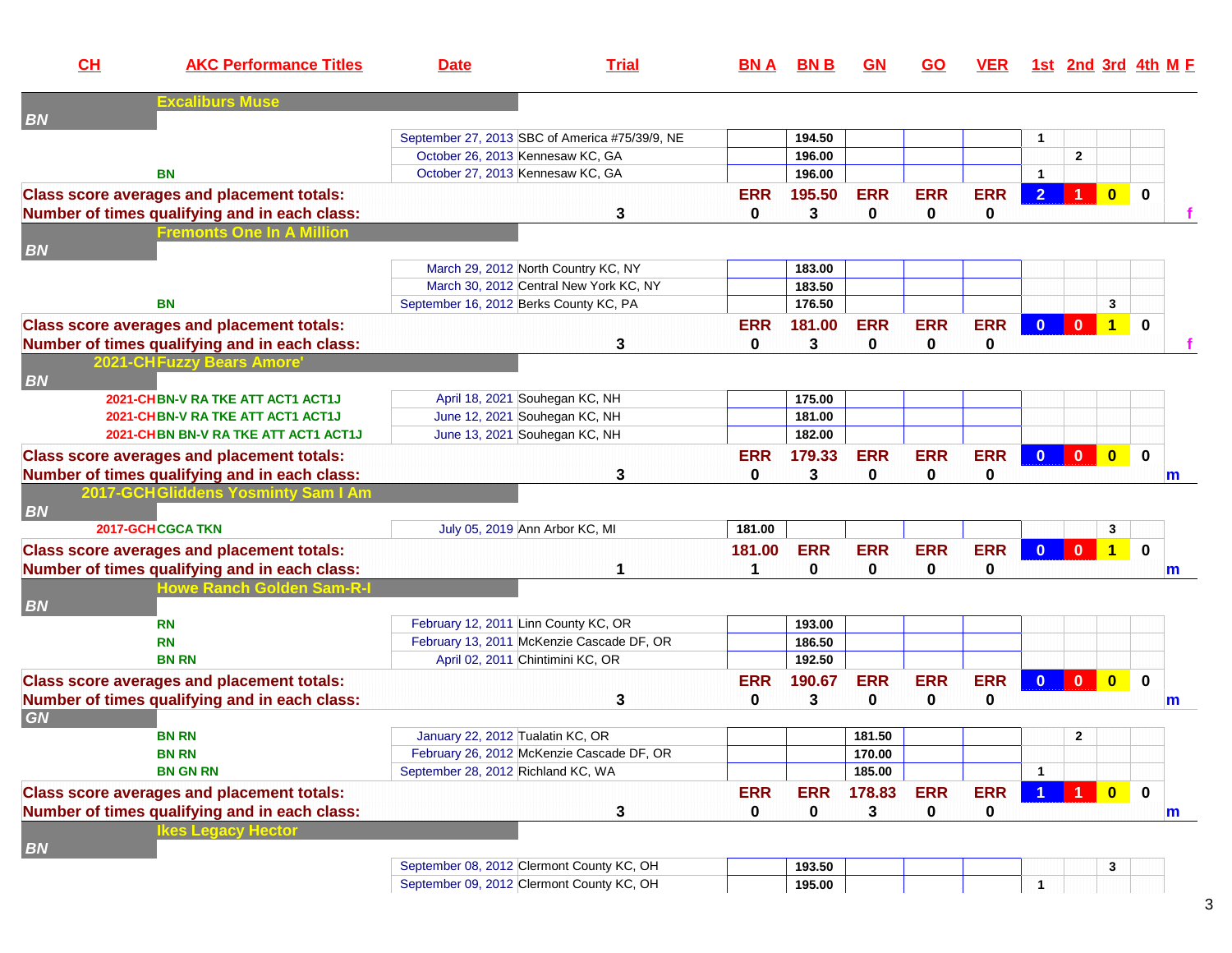| CH<br><b>AKC Performance Titles</b>               | <b>Date</b>                       | <b>Trial</b>                                         | <b>BN A</b>  | <b>BNB</b>  | <b>GN</b>   | <b>GO</b>  | <u>VER</u>  |                         |                         |                         | <u>1st 2nd 3rd 4th M F</u> |
|---------------------------------------------------|-----------------------------------|------------------------------------------------------|--------------|-------------|-------------|------------|-------------|-------------------------|-------------------------|-------------------------|----------------------------|
| BN                                                | October 06, 2012 Hamilton DTC, OH |                                                      |              | 187.50      |             |            |             |                         |                         |                         |                            |
| <b>Class score averages and placement totals:</b> |                                   |                                                      | <b>ERR</b>   | 192.00      | <b>ERR</b>  | <b>ERR</b> | <b>ERR</b>  |                         | $\mathbf{0}$            | $\overline{1}$          | $\bf{0}$                   |
| Number of times qualifying and in each class:     |                                   | 3                                                    | 0            | 3           | $\mathbf 0$ | 0          | 0           |                         |                         |                         | m                          |
| 2010-GCHJamelles Aristocrat Elba                  |                                   |                                                      |              |             |             |            |             |                         |                         |                         |                            |
| <b>BN</b>                                         |                                   |                                                      |              |             |             |            |             |                         |                         |                         |                            |
| 2010-GCHRN CGC                                    |                                   | October 18, 2013 Laurel Highlands KA, MD             |              | 171.00      |             |            |             |                         |                         |                         |                            |
| 2010-GCHRN CGC                                    |                                   | November 08, 2013 Salisbury Maryland KC, MD          |              | 179.50      |             |            |             |                         |                         |                         |                            |
| 2010-GCHBN RN CGC                                 | November 21, 2013 Holyoke KC, MA  |                                                      |              | 172.00      |             |            |             |                         |                         |                         |                            |
| <b>Class score averages and placement totals:</b> |                                   |                                                      | <b>ERR</b>   | 174.17      | <b>ERR</b>  | <b>ERR</b> | <b>ERR</b>  | $\mathbf{0}$            | $\mathbf{0}$            | $\overline{\mathbf{0}}$ | 1                          |
| Number of times qualifying and in each class:     |                                   | 3                                                    | 0            | 3           | 0           | 0          | 0           |                         |                         |                         | m                          |
| <b>James P Sullivan</b>                           |                                   |                                                      |              |             |             |            |             |                         |                         |                         |                            |
| <b>BN</b>                                         |                                   |                                                      |              |             |             |            |             |                         |                         |                         |                            |
| <b>RI TKE CGCA BN-V ATT</b>                       | April 18, 2021 Souhegan KC, NH    |                                                      |              | 182.00      |             |            |             |                         |                         |                         |                            |
| <b>RI TKE CGCA BN-V ATT</b>                       | June 12, 2021 Souhegan KC, NH     |                                                      |              | 184.00      |             |            |             |                         |                         |                         | 4                          |
| <b>BN BN-V RI TKE CGCA ATT</b>                    | June 13, 2021 Souhegan KC, NH     |                                                      |              | 183.00      |             |            |             |                         |                         |                         |                            |
| <b>Class score averages and placement totals:</b> |                                   |                                                      | <b>ERR</b>   | 183.00      | <b>ERR</b>  | <b>ERR</b> | <b>ERR</b>  | $\overline{\mathbf{0}}$ | $\mathbf{0}$            | $\overline{\mathbf{0}}$ | $\mathbf 1$                |
| Number of times qualifying and in each class:     |                                   | 3                                                    | 0            | 3           | 0           | 0          | 0           |                         |                         |                         | m                          |
| 2015-CHJeul Kreeks A Rockstar For Vicdor          |                                   |                                                      |              |             |             |            |             |                         |                         |                         |                            |
| <b>BN</b>                                         |                                   |                                                      |              |             |             |            |             |                         |                         |                         |                            |
| 2015-CHCGCA                                       |                                   | February 12, 2017 SBC of Puget Sound, WA             |              | 186.00      |             |            |             | $\mathbf 1$             |                         |                         |                            |
| 2015-CHCGCA                                       | October 21, 2017 Wenatchee KC, WA |                                                      |              | 186.00      |             |            |             |                         |                         | 3                       |                            |
| 2015-CHBN RN CGCA                                 | October 22, 2017 Wenatchee KC, WA |                                                      |              | 187.50      |             |            |             |                         | $\overline{2}$          |                         |                            |
| <b>Class score averages and placement totals:</b> |                                   |                                                      | <b>ERR</b>   | 186.50      | <b>ERR</b>  | <b>ERR</b> | <b>ERR</b>  |                         | $\blacktriangleleft$    | $\overline{1}$          | $\mathbf{0}$               |
| Number of times qualifying and in each class:     |                                   | 3                                                    | $\mathbf{0}$ | 3           | 0           | 0          | 0           |                         |                         |                         |                            |
| <b>Joker Alsani Giants</b>                        |                                   |                                                      |              |             |             |            |             |                         |                         |                         |                            |
| <b>BN</b>                                         |                                   |                                                      |              |             |             |            |             |                         |                         |                         |                            |
| <b>CGC</b>                                        |                                   | January 26, 2019 Janesville-Beloit KC, IL            |              | 194.00      |             |            |             |                         |                         |                         |                            |
| <b>CGC</b>                                        |                                   | January 26, 2019 Janesville-Beloit KC, IL            |              | 192.00      |             |            |             |                         |                         |                         |                            |
| <b>BN CGC</b>                                     |                                   | January 27, 2019 Janesville-Beloit KC, IL            |              | 186.00      |             |            |             |                         |                         |                         | 4                          |
| <b>Class score averages and placement totals:</b> |                                   |                                                      | <b>ERR</b>   | 190.67      | <b>ERR</b>  | <b>ERR</b> | <b>ERR</b>  | $\mathbf{0}$            | $\overline{\mathbf{0}}$ | $\overline{\mathbf{0}}$ | $\mathbf 1$                |
| Number of times qualifying and in each class:     |                                   | 3                                                    | 0            | 3           | 0           | 0          | 0           |                         |                         |                         | m                          |
| 2011-CHKashis Captain Jack                        |                                   |                                                      |              |             |             |            |             |                         |                         |                         |                            |
| <b>BN</b>                                         |                                   |                                                      |              |             |             |            |             |                         |                         |                         |                            |
| <b>2011-CHRN</b>                                  |                                   | September 14, 2011 SBC of America Regional, NY       | 183.00       |             |             |            |             | 1                       |                         |                         |                            |
| <b>2011-CHRN</b>                                  |                                   | October 22, 2011 Marshbanks Golden Retriever of S-C. | 191.00       |             |             |            |             |                         | $\overline{2}$          |                         |                            |
| <b>2011-CHBN RN</b>                               |                                   | October 23, 2011 Marshbanks Golden Retriever of S-C, | 182.50       |             |             |            |             | $\mathbf{1}$            |                         |                         |                            |
| <b>Class score averages and placement totals:</b> |                                   |                                                      | 185.50       | <b>ERR</b>  | <b>ERR</b>  | <b>ERR</b> | <b>ERR</b>  | 2 <sup>1</sup>          | $\blacktriangleleft$    | $\bullet$               | $\mathbf 0$                |
| Number of times qualifying and in each class:     |                                   | 3                                                    | 3            | $\mathbf 0$ | 0           | 0          | $\mathbf 0$ |                         |                         |                         | m                          |
| Kellog Creek Anna Bella Stella Star               |                                   |                                                      |              |             |             |            |             |                         |                         |                         |                            |
| <b>BN</b>                                         |                                   |                                                      |              |             |             |            |             |                         |                         |                         |                            |
|                                                   | March 22, 2013 San Mateo KC, CA   |                                                      |              | 191.50      |             |            |             |                         |                         |                         |                            |
|                                                   |                                   | April 20, 2013 Chief Solano KC, CA                   |              | 186.00      |             |            |             |                         |                         |                         | 4                          |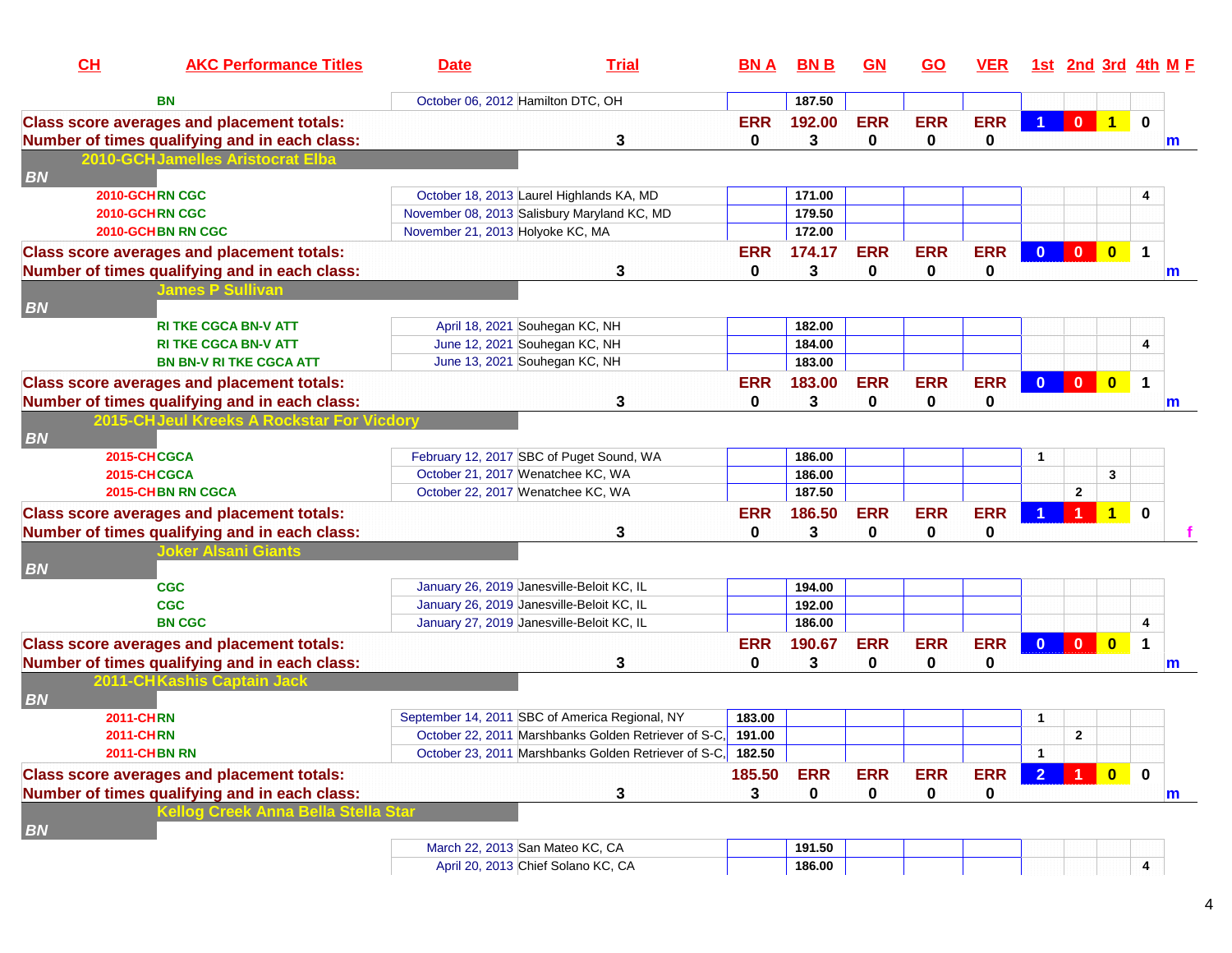| CH        | <b>AKC Performance Titles</b>                                                                      | <b>Date</b>                           | <b>Trial</b>                                      | <b>BN A</b>                    | <b>BNB</b>      | GM                        | <u>GO</u>                  | <b>VER</b>             |                | 1st 2nd 3rd 4th M F                                                          |                         |                |              |
|-----------|----------------------------------------------------------------------------------------------------|---------------------------------------|---------------------------------------------------|--------------------------------|-----------------|---------------------------|----------------------------|------------------------|----------------|------------------------------------------------------------------------------|-------------------------|----------------|--------------|
|           | <b>Class score averages and placement totals:</b>                                                  |                                       |                                                   | <b>ERR</b>                     | 188.75          | <b>ERR</b>                | <b>ERR</b>                 | <b>ERR</b>             | $\mathbf{0}$   | $\begin{array}{ c c c c c }\n\hline\n0&\mathbf{0} & \mathbf{0}\n\end{array}$ |                         | $\overline{1}$ |              |
| <b>BN</b> | Number of times qualifying and in each class:<br><b>Kings Mill Jezzabelle</b>                      |                                       | 2                                                 | 0                              | $\mathbf{2}$    | 0                         | 0                          | 0                      |                |                                                                              |                         |                |              |
|           | <b>RN</b>                                                                                          |                                       | November 24, 2012 Western Waukesha County DTC, WI |                                | 191.00          |                           |                            |                        |                |                                                                              |                         |                |              |
|           | <b>RA</b>                                                                                          |                                       | November 25, 2012 Western Waukesha County DTC, WI |                                | 195.00          |                           |                            |                        |                |                                                                              | 3                       |                |              |
|           | <b>BN RE</b>                                                                                       | December 28, 2012 Cudahy KC, WI       |                                                   |                                | 191.00          |                           |                            |                        |                |                                                                              | 3                       |                |              |
|           | <b>Class score averages and placement totals:</b><br>Number of times qualifying and in each class: |                                       | 3                                                 | <b>ERR</b><br>0                | 192.33<br>3     | <b>ERR</b><br>$\mathbf 0$ | <b>ERR</b><br>$\bf{0}$     | <b>ERR</b><br>0        | $\Omega$       | $\mathbf{0}$                                                                 | $\overline{2}$          | 0              |              |
| <b>BN</b> | <b>Kings Row Caesar V Country Haven</b>                                                            |                                       |                                                   |                                |                 |                           |                            |                        |                |                                                                              |                         |                |              |
|           |                                                                                                    |                                       | April 26, 2013 SBC of Pacific Coast, CA           |                                | 172.00          |                           |                            |                        |                |                                                                              |                         |                |              |
|           | <b>Class score averages and placement totals:</b><br>Number of times qualifying and in each class: |                                       | 1                                                 | <b>ERR</b><br>$\bf{0}$         | 172.00<br>1     | <b>ERR</b><br>$\mathbf 0$ | <b>ERR</b><br>$\mathbf{0}$ | <b>ERR</b><br>0        |                | $0-1$                                                                        | $\overline{\mathbf{0}}$ | $\mathbf 0$    | m            |
| <b>BN</b> | Kma Minnow                                                                                         |                                       |                                                   |                                |                 |                           |                            |                        |                |                                                                              |                         |                |              |
|           | <b>RN</b>                                                                                          |                                       | April 01, 2017 Mason and Dixon KC, MD             | 190.00                         |                 |                           |                            |                        |                |                                                                              | 3                       |                |              |
|           | <b>RN</b>                                                                                          |                                       | April 02, 2017 Mason and Dixon KC, MD             | 187.00                         |                 |                           |                            |                        |                |                                                                              | 3                       |                |              |
|           | <b>BN RN</b>                                                                                       | October 27, 2017 Mount Vernon DTC, MD |                                                   | 178.00                         |                 |                           |                            |                        |                |                                                                              |                         |                |              |
|           | <b>Class score averages and placement totals:</b>                                                  |                                       |                                                   | 185.00                         | <b>ERR</b>      | <b>ERR</b>                | <b>ERR</b>                 | <b>ERR</b>             | $\mathbf{0}$   | $\mathbf{0}$                                                                 | $\overline{2}$          | $\bf{0}$       |              |
|           | Number of times qualifying and in each class:                                                      |                                       | 3                                                 | 3                              | 0               | $\mathbf 0$               | $\bf{0}$                   | 0                      |                |                                                                              |                         |                | m            |
| <b>BN</b> | Large Paw Nika For Brandauridge                                                                    |                                       |                                                   |                                |                 |                           |                            |                        |                |                                                                              |                         |                |              |
|           | <b>CGCA</b>                                                                                        | November 05, 2017 Coulee KC, WI       |                                                   | 189.00                         |                 |                           |                            |                        |                | $\mathbf{2}$                                                                 |                         |                |              |
|           | <b>Class score averages and placement totals:</b>                                                  |                                       |                                                   | 189.00                         | <b>ERR</b>      | <b>ERR</b>                | <b>ERR</b>                 | <b>ERR</b>             | $\Omega$       | 1                                                                            | $\overline{\mathbf{0}}$ | $\mathbf 0$    |              |
|           | Number of times qualifying and in each class:                                                      |                                       | 1                                                 | 1                              | 0               | 0                         | 0                          | 0                      |                |                                                                              |                         |                |              |
| <b>BN</b> | Lasquites Edison Let There Be Light                                                                |                                       |                                                   |                                |                 |                           |                            |                        |                |                                                                              |                         |                |              |
|           | <b>CGC</b>                                                                                         | January 15, 2022 Longs Peak DTC, OC   |                                                   | 189.00                         |                 |                           |                            |                        |                |                                                                              | 3                       |                |              |
|           | <b>Class score averages and placement totals:</b><br>Number of times qualifying and in each class: |                                       | 1                                                 | 189.00<br>$\blacktriangleleft$ | <b>ERR</b><br>0 | <b>ERR</b><br>$\pmb{0}$   | <b>ERR</b><br>0            | <b>ERR</b><br>0        | $\mathbf{0}$   | $\overline{\mathbf{0}}$                                                      | $\overline{1}$          | $\mathbf 0$    |              |
|           | 2013-GCHLasquites May of Denver                                                                    |                                       |                                                   |                                |                 |                           |                            |                        |                |                                                                              |                         |                | $\mathsf{m}$ |
| <b>BN</b> | 2013-GCHCGCA                                                                                       | November 02, 2013 Chuckanut DTA, WA   |                                                   |                                | 194.50          |                           |                            |                        |                |                                                                              | 3                       |                |              |
|           | 2013-GCHCGCA                                                                                       | November 02, 2013 Chuckanut DTA, WA   |                                                   |                                | 198.00          |                           |                            |                        | $\overline{1}$ |                                                                              |                         |                |              |
|           | 2013-GCHBN CGCA                                                                                    | November 03, 2013 Chuckanut DTA, WA   |                                                   |                                | 196.00          |                           |                            |                        | $\overline{1}$ |                                                                              |                         |                |              |
|           | <b>Class score averages and placement totals:</b><br>Number of times qualifying and in each class: |                                       | 3                                                 | <b>ERR</b><br>0                | 196.17<br>3     | <b>ERR</b><br>0           | <b>ERR</b><br>0            | <b>ERR</b><br>$\bf{0}$ | 2 <sup>1</sup> |                                                                              | 0 1 0                   |                | f            |
| GN        |                                                                                                    |                                       |                                                   |                                |                 |                           |                            |                        |                |                                                                              |                         |                |              |
|           | 2013-GCHCD PCD BN CGCA                                                                             | January 19, 2014 Tualatin KC, OR      |                                                   |                                |                 | 191.50                    |                            |                        | -1             |                                                                              |                         |                |              |
|           | 2013-GCHCD PCD BN CGCA                                                                             |                                       | February 23, 2014 McKenzie Cascade DF, OR         |                                |                 | 184.00                    |                            |                        | $\mathbf{1}$   |                                                                              |                         |                |              |
|           | 2013-GCHCD PCD BN GN CGCA                                                                          |                                       | February 24, 2014 McKenzie Cascade DF, OR         |                                |                 | 182.50                    |                            |                        | -1             |                                                                              |                         |                |              |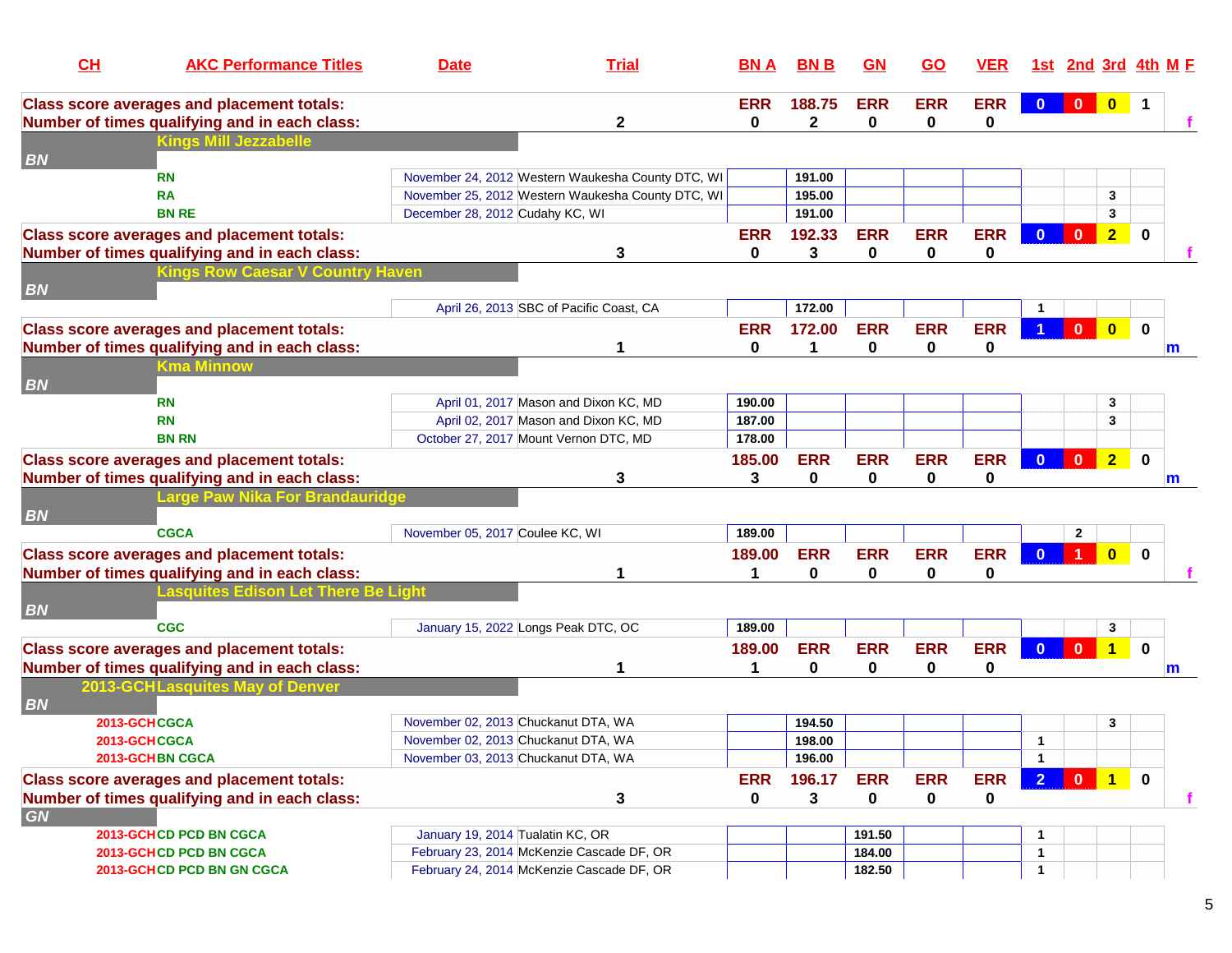| CH        | <b>AKC Performance Titles</b>                     | <b>Date</b>                                    | <b>Trial</b>                                      | <b>BNA</b> | <b>BNB</b>       | GN         | <u>GO</u>  | <b>VER</b> |                |                         |                         | 1st 2nd 3rd 4th M E |   |
|-----------|---------------------------------------------------|------------------------------------------------|---------------------------------------------------|------------|------------------|------------|------------|------------|----------------|-------------------------|-------------------------|---------------------|---|
|           | <b>Class score averages and placement totals:</b> |                                                |                                                   | <b>ERR</b> | <b>ERR</b>       | 186.00     | <b>ERR</b> | <b>ERR</b> | 3 <sup>°</sup> | $\overline{\mathbf{0}}$ | $\overline{\mathbf{0}}$ | $\bf{0}$            |   |
|           | Number of times qualifying and in each class:     |                                                | 3                                                 | 0          | 0                | 3          | 0          | 0          |                |                         |                         |                     |   |
| <b>BN</b> | <b>Lasquites Xantana V Lorenzo</b>                |                                                |                                                   |            |                  |            |            |            |                |                         |                         |                     |   |
|           | <b>RN CGCA</b>                                    |                                                | November 30, 2013 Willamette Toy Dog Fanciers, OR |            | 189.50           |            |            |            |                |                         | 3                       |                     |   |
|           | <b>RN CGCA</b>                                    |                                                | December 01, 2013 Willamette Toy Dog Fanciers, OR |            | 194.00           |            |            |            |                | $\overline{2}$          |                         |                     |   |
|           | <b>BN RN CGCA</b>                                 | January 11, 2014 Puyallup Valley DF, WA        |                                                   |            | 185.00           |            |            |            |                |                         |                         |                     |   |
|           | <b>Class score averages and placement totals:</b> |                                                |                                                   | <b>ERR</b> | 189.50           | <b>ERR</b> | <b>ERR</b> | <b>ERR</b> | $\Omega$       | 1                       | $\blacktriangleleft$    | $\bf{0}$            |   |
|           | Number of times qualifying and in each class:     |                                                | 3                                                 | 0          | 3                | 0          | 0          | 0          |                |                         |                         |                     |   |
|           | 2018-GCHLasquites Xavier V Horace                 |                                                |                                                   |            |                  |            |            |            |                |                         |                         |                     |   |
| <b>BN</b> | <b>2018-GCHCGCA TKN</b>                           |                                                | September 17, 2018 SBC of America Regional, OR    |            | 187.00           |            |            |            |                | $\mathbf{2}$            |                         |                     |   |
|           | 2018-GCHCGCA TKN                                  |                                                | September 18, 2018 SBC of America Regional, OR    |            | 192.50           |            |            |            | $\mathbf{1}$   |                         |                         |                     |   |
|           | <b>2018-GCHBN CGCA TKN</b>                        |                                                | September 20, 2018 SBC of America #80/45/14 OR    |            | 190.50           |            |            |            | $\mathbf{1}$   |                         |                         |                     |   |
|           | <b>Class score averages and placement totals:</b> |                                                |                                                   | <b>ERR</b> | 190.00           | <b>ERR</b> | <b>ERR</b> | <b>ERR</b> | $\overline{2}$ |                         | $\overline{\mathbf{0}}$ | $\mathbf 0$         |   |
|           | Number of times qualifying and in each class:     |                                                | 3                                                 | $\bf{0}$   | 3                | 0          | 0          | 0          |                |                         |                         |                     | m |
|           | <b>Mae Johnson</b>                                |                                                |                                                   |            |                  |            |            |            |                |                         |                         |                     |   |
| <b>BN</b> |                                                   |                                                |                                                   |            |                  |            |            |            |                |                         |                         |                     |   |
|           |                                                   | March 30, 2013 Clinton Iowa KC, IA             |                                                   | 172.50     |                  |            |            |            |                | $\overline{2}$          |                         |                     |   |
|           | <b>Class score averages and placement totals:</b> |                                                |                                                   | 172.50     | <b>ERR</b>       | <b>ERR</b> | <b>ERR</b> | <b>ERR</b> | $\Omega$       | $\overline{1}$          | $\overline{\mathbf{0}}$ | $\mathbf{0}$        |   |
|           | Number of times qualifying and in each class:     |                                                |                                                   | 1          | 0                | 0          | $\bf{0}$   | 0          |                |                         |                         |                     |   |
|           | <b>Melon City Highroller</b>                      |                                                |                                                   |            |                  |            |            |            |                |                         |                         |                     |   |
| <b>BN</b> |                                                   |                                                |                                                   |            |                  |            |            |            |                |                         |                         |                     |   |
|           |                                                   | September 14, 2011 SBC of America Regional, NY |                                                   |            | 187.00           |            |            |            | 1              |                         |                         |                     |   |
|           | <b>BN</b>                                         | September 16, 2011 SBC of America #73/38/7, NY |                                                   |            | 179.00<br>190.00 |            |            |            |                | $\mathbf{2}$            |                         |                     |   |
|           |                                                   | October 15, 2011 Golden Triangle OTC, PA       |                                                   |            |                  |            |            |            |                |                         |                         |                     |   |
|           | <b>Class score averages and placement totals:</b> |                                                |                                                   | <b>ERR</b> | 185.33           | <b>ERR</b> | <b>ERR</b> | <b>ERR</b> |                |                         | $\bf{0}$                | $\mathbf 0$         |   |
|           | Number of times qualifying and in each class:     |                                                | 3                                                 | 0          | 3                | 0          | 0          | 0          |                |                         |                         |                     | m |
| <b>BN</b> | <b>Mistihil Oliphant At Stoan</b>                 |                                                |                                                   |            |                  |            |            |            |                |                         |                         |                     |   |
|           |                                                   | June 02, 2013 Yakima Valley KC, WA             |                                                   |            | 189.00           |            |            |            | $\mathbf 1$    |                         |                         |                     |   |
|           |                                                   | June 09, 2013 Tacoma KC, WA                    |                                                   |            | 195.50           |            |            |            |                |                         | 3                       |                     |   |
|           | ΒN                                                |                                                | July 12, 2013 Mount Rainier WDC, WA               |            | 199.00           |            |            |            | $\mathbf{1}$   |                         |                         |                     |   |
|           | <b>Class score averages and placement totals:</b> |                                                |                                                   | <b>ERR</b> | 194.50           | <b>ERR</b> | <b>ERR</b> | <b>ERR</b> | $\overline{2}$ | $\mathbf{0}$            | $\mathbf 1$             | $\mathbf 0$         |   |
|           | Number of times qualifying and in each class:     |                                                | 3                                                 | 0          | 3                | 0          | 0          | 0          |                |                         |                         |                     | m |
|           | <b>Mistihil Pollyanna Rules</b>                   |                                                |                                                   |            |                  |            |            |            |                |                         |                         |                     |   |
| <b>BN</b> |                                                   |                                                |                                                   |            |                  |            |            |            |                |                         |                         |                     |   |
|           | <b>RN</b>                                         | May 31, 2014 Yakima Valley KC, WA              |                                                   |            | 181.00           |            |            |            |                |                         |                         |                     |   |
|           | <b>RN</b>                                         | June 08, 2014 Tacoma KC, WA                    |                                                   |            | 178.00           |            |            |            |                |                         |                         | 4                   |   |
|           | <b>BN RN</b>                                      | June 21, 2014 Clackamas KC, OR                 |                                                   |            | 175.00           |            |            |            |                |                         |                         |                     |   |
|           | <b>BN RN</b>                                      | November 15, 2014 Whidbey Island KC, WA        |                                                   |            | 183.50           |            |            |            |                |                         |                         |                     |   |
|           | <b>BN RA</b>                                      | January 12, 2015 Tacoma KC, WA                 |                                                   |            | 188.00           |            |            |            |                |                         |                         |                     |   |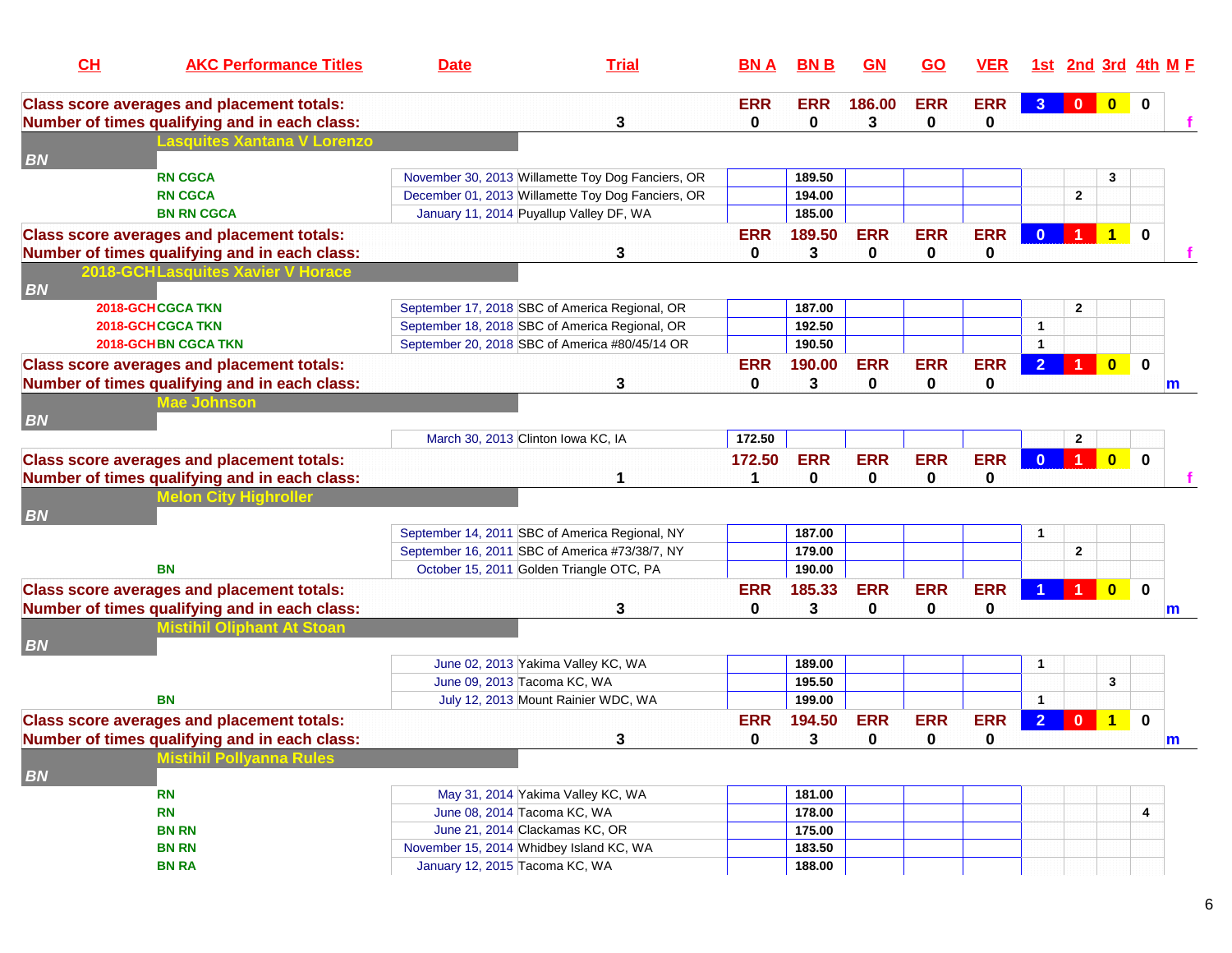| CL        | <b>AKC Performance Titles</b>                                                                      | <b>Date</b>                                  | <b>Trial</b>                                         | <b>BNA</b>      | <b>BNB</b>  | <b>GN</b>       | <b>GO</b>       | <b>VER</b>      |                |                |                         | 1st 2nd 3rd 4th M F  |
|-----------|----------------------------------------------------------------------------------------------------|----------------------------------------------|------------------------------------------------------|-----------------|-------------|-----------------|-----------------|-----------------|----------------|----------------|-------------------------|----------------------|
|           | <b>Class score averages and placement totals:</b><br>Number of times qualifying and in each class: |                                              | 5                                                    | <b>ERR</b><br>0 | 181.10<br>5 | <b>ERR</b><br>0 | <b>ERR</b><br>0 | <b>ERR</b><br>0 | $\mathbf{0}$   |                |                         | $\blacksquare$       |
|           | <b>2014-CHMistihil Promises Promises Rules</b>                                                     |                                              |                                                      |                 |             |                 |                 |                 |                |                |                         |                      |
| <b>BN</b> |                                                                                                    |                                              |                                                      |                 |             |                 |                 |                 |                |                |                         |                      |
|           | <b>2014-CHRN</b>                                                                                   |                                              | April 25, 2014 SBC of Pacific Coast, CA              |                 | 190.00      |                 |                 |                 |                |                |                         |                      |
|           | <b>2014-CHRN</b>                                                                                   | June 22, 2014 Clackamas KC, OR               |                                                      |                 | 194.00      |                 |                 |                 | $\mathbf{1}$   |                |                         |                      |
|           | <b>2014-CHBN RN</b>                                                                                | November 15, 2014 Whidbey Island KC, WA      |                                                      |                 | 193.50      |                 |                 |                 |                |                |                         |                      |
|           | <b>Class score averages and placement totals:</b>                                                  |                                              |                                                      | <b>ERR</b>      | 192.50      | <b>ERR</b>      | <b>ERR</b>      | <b>ERR</b>      | $\overline{2}$ | $\mathbf{0}$   | $\overline{\mathbf{0}}$ | $\blacktriangleleft$ |
|           | Number of times qualifying and in each class:                                                      |                                              | 3                                                    | 0               | 3           | $\mathbf 0$     | 0               | 0               |                |                |                         |                      |
|           | <b>Mistihil Stormy Weeather By Rowdy</b>                                                           |                                              |                                                      |                 |             |                 |                 |                 |                |                |                         |                      |
| <b>BN</b> |                                                                                                    |                                              |                                                      |                 |             |                 |                 |                 |                |                |                         |                      |
|           | <b>RI CGC TKN</b>                                                                                  | February 10, 2019 SBC of Puget Sound, WA     |                                                      |                 | 180.00      |                 |                 |                 | $\mathbf 1$    |                |                         |                      |
|           | <b>RI CGC TKN</b>                                                                                  | March 10, 2019 Seattle KC, WA                |                                                      |                 | 179.00      |                 |                 |                 |                |                |                         |                      |
|           | <b>BN RI CGC TKN</b>                                                                               |                                              | March 30, 2019 Washington State OTC, WA              |                 | 186.00      |                 |                 |                 |                |                |                         |                      |
|           | <b>Class score averages and placement totals:</b>                                                  |                                              |                                                      | <b>ERR</b>      | 181.67      | <b>ERR</b>      | <b>ERR</b>      | <b>ERR</b>      |                | $\mathbf{0}$   | $\overline{\mathbf{0}}$ | $\bf{0}$             |
|           | Number of times qualifying and in each class:                                                      |                                              | 3                                                    | 0               | 3           | 0               | 0               | 0               |                |                |                         |                      |
|           | Montanamtns Sidewinder V Blue Collar                                                               |                                              |                                                      |                 |             |                 |                 |                 |                |                |                         |                      |
| <b>BN</b> |                                                                                                    |                                              |                                                      |                 |             |                 |                 |                 |                |                |                         |                      |
|           | <b>FDC CGC</b>                                                                                     |                                              | July 31, 2021 Irish Setter Club of Greater Tulsa, OK |                 | 193.50      |                 |                 |                 |                |                |                         |                      |
|           | <b>Class score averages and placement totals:</b>                                                  |                                              |                                                      | <b>ERR</b>      | 193.50      | <b>ERR</b>      | <b>ERR</b>      | <b>ERR</b>      | $\mathbf{0}$   | $\mathbf{0}$   | $\overline{\mathbf{0}}$ | $\mathbf 0$          |
|           | Number of times qualifying and in each class:                                                      |                                              | 1                                                    | 0               | 1           | 0               | 0               | 0               |                |                |                         | m                    |
|           | <b>My Penny From Heaven</b>                                                                        |                                              |                                                      |                 |             |                 |                 |                 |                |                |                         |                      |
| <b>BN</b> |                                                                                                    |                                              |                                                      |                 |             |                 |                 |                 |                |                |                         |                      |
|           | <b>RN CGC</b>                                                                                      | February 15, 2019 Hamilton DTC, OH           |                                                      | 188.00          |             |                 |                 |                 |                |                |                         | 4                    |
|           | <b>RN CGC</b>                                                                                      | September 20, 2020 Gem City Agility Club, OH |                                                      | 193.50          |             |                 |                 |                 |                | $\mathbf{2}$   |                         |                      |
|           | <b>BN RN CGC</b>                                                                                   | September 20, 2020 Gem City Agility Club, OH |                                                      | 190.50          |             |                 |                 |                 |                | $\overline{2}$ |                         |                      |
|           |                                                                                                    |                                              |                                                      |                 |             |                 |                 |                 |                |                |                         |                      |
|           | <b>Class score averages and placement totals:</b>                                                  |                                              |                                                      | 190.67          | <b>ERR</b>  | <b>ERR</b>      | <b>ERR</b>      | <b>ERR</b>      | $\bf{0}$       | 2 <sup>7</sup> | $\overline{\mathbf{0}}$ | $\blacktriangleleft$ |
|           | Number of times qualifying and in each class:                                                      |                                              | 3                                                    | 3               | 0           | 0               | 0               | 0               |                |                |                         |                      |
| <b>BN</b> | <b>My White Queen Alsani Giants</b>                                                                |                                              |                                                      |                 |             |                 |                 |                 |                |                |                         |                      |
|           |                                                                                                    | January 25, 2020 Janesville-Beloit KC, IL    |                                                      |                 | 190.00      |                 |                 |                 |                |                |                         |                      |
|           |                                                                                                    | January 25, 2020 Janesville-Beloit KC, IL    |                                                      |                 | 192.00      |                 |                 |                 |                |                | 3                       | 4                    |
|           | <b>BN</b>                                                                                          |                                              |                                                      |                 |             |                 |                 |                 |                |                |                         |                      |
|           |                                                                                                    | January 26, 2020 Janesville-Beloit KC, IL    |                                                      |                 | 193.00      |                 |                 |                 |                |                |                         |                      |
|           | <b>Class score averages and placement totals:</b>                                                  |                                              |                                                      | <b>ERR</b>      | 191.67      | <b>ERR</b>      | <b>ERR</b>      | <b>ERR</b>      | $\mathbf{0}$   | $\mathbf{0}$   | 1                       | $\mathbf{2}$         |
|           | Number of times qualifying and in each class:                                                      |                                              | 3                                                    | 0               | 3           | 0               | 0               | 0               |                |                |                         |                      |
|           | <b>Nebos Jenna V Arrowhead</b>                                                                     |                                              |                                                      |                 |             |                 |                 |                 |                |                |                         |                      |
| <b>BN</b> |                                                                                                    |                                              |                                                      |                 |             |                 |                 |                 |                |                |                         |                      |
|           | <b>CGC</b>                                                                                         | September 27, 2014 Wilmington KC, DE         |                                                      |                 | 181.50      |                 |                 |                 |                |                | 3                       |                      |
|           | <b>CGC</b>                                                                                         | September 28, 2014 Wilmington KC, DE         |                                                      |                 | 190.50      |                 |                 |                 |                |                |                         | 4                    |
|           | <b>BN CGC</b>                                                                                      | January 18, 2017 Union County KC, NJ         |                                                      |                 | 189.00      |                 |                 |                 |                |                | 3                       |                      |
|           | <b>Class score averages and placement totals:</b>                                                  |                                              |                                                      | <b>ERR</b>      | 187.00      | <b>ERR</b>      | <b>ERR</b>      | <b>ERR</b>      | $\mathbf{0}$   | $\bullet$      | $\overline{2}$          | $\blacktriangleleft$ |
|           | Number of times qualifying and in each class:                                                      |                                              | $\mathbf{3}$                                         | $\bf{0}$        | 3           | $\mathbf 0$     | 0               | 0               |                |                |                         |                      |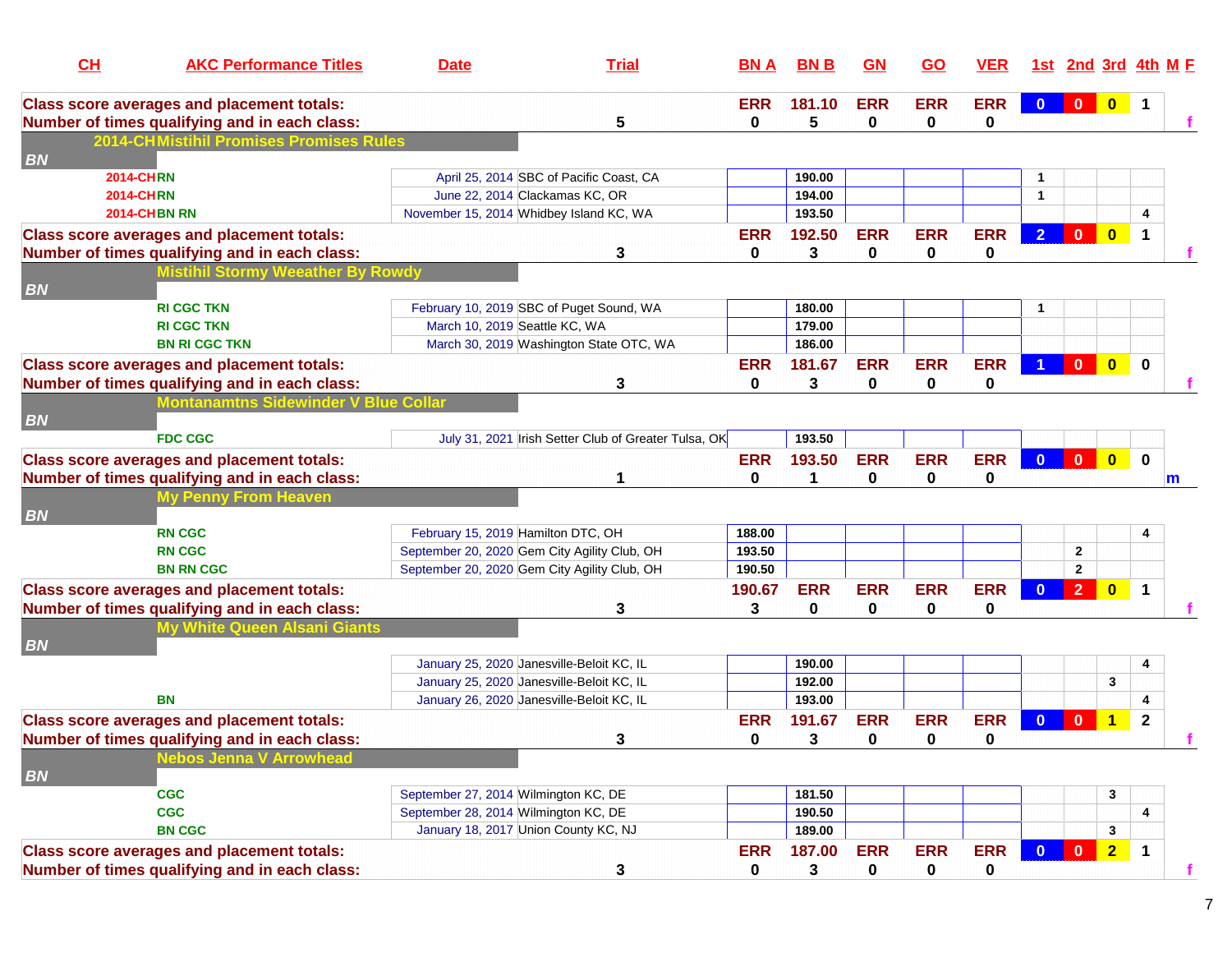| CL                             | <b>AKC Performance Titles</b>                     | <b>Date</b>                     | <b>Trial</b>                                   | <b>BN A</b> | <b>BNB</b>  | GM          | <u>GO</u>    | <b>VER</b> |                      |                         |                         | 1st 2nd 3rd 4th M E |
|--------------------------------|---------------------------------------------------|---------------------------------|------------------------------------------------|-------------|-------------|-------------|--------------|------------|----------------------|-------------------------|-------------------------|---------------------|
| <b>BN</b>                      | <b>Reema Amazn Promis V Shadow Mtn</b>            |                                 |                                                |             |             |             |              |            |                      |                         |                         |                     |
|                                | <b>RA</b>                                         |                                 | April 29, 2011 SBC of Pacific Coast, CA        | 189.00      |             |             |              |            | $\mathbf{1}$         |                         |                         |                     |
|                                | <b>RA</b>                                         |                                 | May 24, 2012 SBC of San Diego, CA              | 187.00      |             |             |              |            | $\blacktriangleleft$ |                         |                         |                     |
|                                | <b>CD BN RA</b>                                   |                                 | August 25, 2012 Mensona KC, CA                 | 172.00      |             |             |              |            |                      |                         |                         |                     |
|                                | <b>Class score averages and placement totals:</b> |                                 |                                                | 182.67      | <b>ERR</b>  | <b>ERR</b>  | <b>ERR</b>   | <b>ERR</b> | 2 <sup>1</sup>       | $\mathbf{0}$            | $\overline{\mathbf{0}}$ | $\mathbf{0}$        |
|                                | Number of times qualifying and in each class:     |                                 | 3                                              | 3           | $\mathbf 0$ | 0           | 0            | 0          |                      |                         |                         |                     |
|                                | 2021-CHReemas Fuzzy And Blue                      |                                 |                                                |             |             |             |              |            |                      |                         |                         |                     |
| <b>BN</b>                      | 2021-CHRICGC                                      |                                 |                                                |             | 172.00      |             |              |            |                      |                         |                         |                     |
|                                | 2021-CHRICGC                                      | December 04, 2021 Medina KC, CA | October 29, 2021 Youngstown A-B TC, OH         |             | 188.00      |             |              |            |                      |                         |                         |                     |
|                                | 2021-CHBN RICGC                                   | December 04, 2021 Medina KC, CA |                                                |             | 185.00      |             |              |            |                      | $\mathbf{2}$            |                         |                     |
|                                |                                                   |                                 |                                                |             |             |             |              |            |                      |                         |                         |                     |
|                                | <b>Class score averages and placement totals:</b> |                                 |                                                | <b>ERR</b>  | 181.67      | <b>ERR</b>  | <b>ERR</b>   | <b>ERR</b> | $\mathbf{0}$         | 1                       | $\overline{\mathbf{0}}$ | $\mathbf{0}$        |
|                                | Number of times qualifying and in each class:     |                                 | 3                                              | 0           | 3           | $\mathbf 0$ | 0            | 0          |                      |                         |                         | m                   |
| <b>BN</b>                      | <b>Riverviews Fuzzy Furrari</b>                   |                                 |                                                |             |             |             |              |            |                      |                         |                         |                     |
|                                |                                                   | August 16, 2013 Reno KC, NV     |                                                | 175.00      |             |             |              |            | $\mathbf{1}$         |                         |                         |                     |
|                                | <b>Class score averages and placement totals:</b> |                                 |                                                | 175.00      | <b>ERR</b>  | <b>ERR</b>  | <b>ERR</b>   | <b>ERR</b> |                      | $\mathbf{0}$            | $\overline{\mathbf{0}}$ | $\bf{0}$            |
|                                | Number of times qualifying and in each class:     |                                 |                                                | 1           | 0           | 0           | 0            | 0          |                      |                         |                         |                     |
|                                | <b>Roberts A B Normal</b>                         |                                 |                                                |             |             |             |              |            |                      |                         |                         |                     |
| GO                             |                                                   |                                 |                                                |             |             |             |              |            |                      |                         |                         |                     |
|                                | <b>CDX RAE2</b>                                   |                                 | April 13, 2012 Bartlesville KC, OK             |             |             |             | 195.50       |            | $\mathbf{1}$         |                         |                         |                     |
|                                | <b>CDX RAE2</b>                                   |                                 | August 11, 2012 Oklahoma City OTC, OK          |             |             |             | 189.00       |            | $\mathbf{1}$         |                         |                         |                     |
|                                | <b>Class score averages and placement totals:</b> |                                 |                                                | <b>ERR</b>  | <b>ERR</b>  | <b>ERR</b>  | 192.25       | <b>ERR</b> | 2 <sup>1</sup>       | $\overline{\mathbf{0}}$ | $\bullet$               | $\mathbf 0$         |
|                                | Number of times qualifying and in each class:     |                                 | $\mathbf 2$                                    | 0           | $\mathbf 0$ | 0           | $\mathbf{2}$ | 0          |                      |                         |                         | m                   |
|                                | 2013-GCHRock And Rolls Pinball Wizard             |                                 |                                                |             |             |             |              |            |                      |                         |                         |                     |
| <b>BN</b><br><b>2013-GCHRN</b> |                                                   |                                 | March 30, 2013 Chintimini KC, OR               | 182.50      |             |             |              |            |                      |                         |                         | 4                   |
| <b>2013-GCHRN</b>              |                                                   |                                 | March 31, 2013 Chintimini KC, OR               | 183.50      |             |             |              |            |                      |                         |                         |                     |
|                                | 2013-GCHBN RN                                     |                                 | April 14, 2013 Ephrata Moses Lake KC, WA       | 177.00      |             |             |              |            |                      |                         | 3                       |                     |
|                                | 2013-GCHBN RN CGCA                                |                                 | February 09, 2014 SBC of Puget Sound, WA       |             | 186.00      |             |              |            | $\blacktriangleleft$ |                         |                         |                     |
|                                | <b>Class score averages and placement totals:</b> |                                 |                                                | 181.00      | 186.00      | <b>ERR</b>  | <b>ERR</b>   | <b>ERR</b> |                      |                         | $0$ 1                   | $\mathbf 1$         |
|                                | Number of times qualifying and in each class:     |                                 | 4                                              | 3           | 1           | 0           | 0            | 0          |                      |                         |                         | m                   |
|                                | adie Hunter                                       |                                 |                                                |             |             |             |              |            |                      |                         |                         |                     |
| <b>BN</b>                      |                                                   |                                 |                                                |             |             |             |              |            |                      |                         |                         |                     |
|                                |                                                   |                                 | August 23, 2018 Santa Cruz KC, CA              |             | 192.50      |             |              |            |                      |                         | 3                       |                     |
|                                |                                                   |                                 | September 17, 2018 SBC of America Regional, OR |             | 188.00      |             |              |            | $\mathbf{1}$         |                         |                         |                     |
|                                | <b>BN</b>                                         |                                 | September 20, 2018 SBC of America #80/45/14 OR |             | 187.00      |             |              |            |                      | $\mathbf{2}$            |                         |                     |
|                                | <b>BN RN</b>                                      |                                 | January 27, 2019 Golden Gate KC, CA            |             | 194.50      |             |              |            | 1                    |                         |                         |                     |
|                                | <b>BN RN</b>                                      |                                 | April 26, 2019 SBC of Pacific Coast, CA        |             | 191.00      |             |              |            | $\mathbf{1}$         |                         |                         |                     |
|                                | <b>Class score averages and placement totals:</b> |                                 |                                                | <b>ERR</b>  | 190.60      | <b>ERR</b>  | <b>ERR</b>   | <b>ERR</b> | $\mathbf{3}$         | -1.                     | $\overline{1}$          | $\bf{0}$            |
|                                | Number of times qualifying and in each class:     |                                 | 5                                              | 0           | 5           | 0           | 0            | 0          |                      |                         |                         | f                   |
|                                | cratch & Dent's Soldier of Fr                     |                                 |                                                |             |             |             |              |            |                      |                         |                         |                     |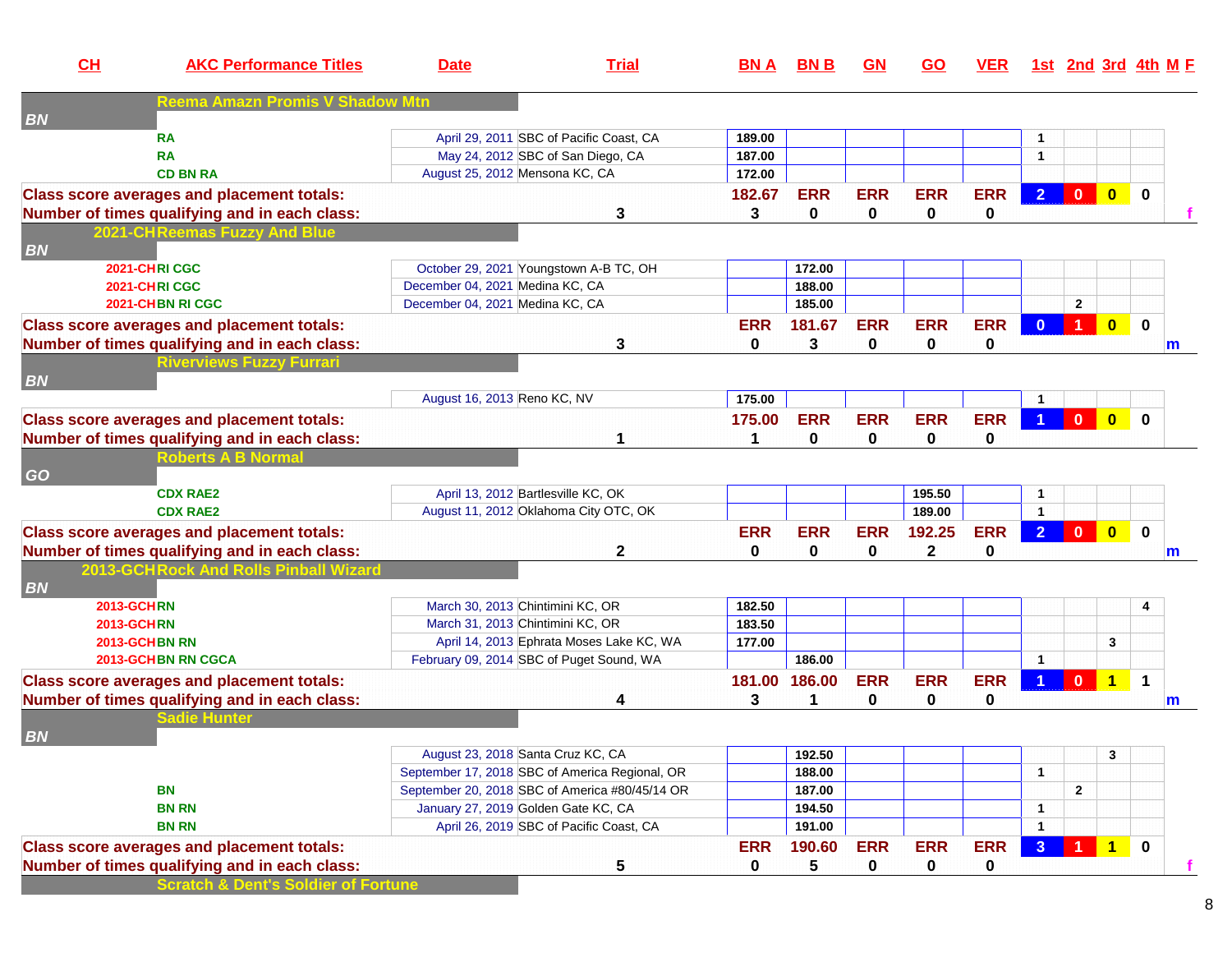| CL        | <b>AKC Performance Titles</b>                     | <b>Date</b>                                    | <b>Trial</b>                                     | <b>BNA</b> | <b>BNB</b>    | GN         | <b>GO</b>  | <b>VER</b> |                      | <u>1st 2nd 3rd 4th M F</u> |                         |             |   |
|-----------|---------------------------------------------------|------------------------------------------------|--------------------------------------------------|------------|---------------|------------|------------|------------|----------------------|----------------------------|-------------------------|-------------|---|
| <b>BN</b> |                                                   |                                                |                                                  |            |               |            |            |            |                      |                            |                         |             |   |
|           |                                                   | October 28, 2012 Oshkosh KC, WI                |                                                  | 179.00     |               |            |            |            |                      | $\mathbf{2}$               |                         |             |   |
|           |                                                   |                                                | January 05, 2013 Western Waukesha County DTC, WI |            | 173.00        |            |            |            |                      |                            |                         |             |   |
|           | <b>BN</b>                                         |                                                | January 06, 2013 Western Waukesha County DTC, WI |            | 178.00        |            |            |            |                      |                            | 3                       |             |   |
|           | <b>Class score averages and placement totals:</b> |                                                |                                                  |            | 179.00 175.50 | <b>ERR</b> | <b>ERR</b> | <b>ERR</b> | $\mathbf{0}$         | $\blacktriangleleft$       | $\overline{1}$          | $\mathbf 0$ |   |
|           | Number of times qualifying and in each class:     |                                                | 3                                                | 1          | $\mathbf{2}$  | 0          | 0          | 0          |                      |                            |                         |             | m |
|           | <b>GT. Peppers Doctor Robert</b>                  |                                                |                                                  |            |               |            |            |            |                      |                            |                         |             |   |
| <b>BN</b> |                                                   |                                                |                                                  |            |               |            |            |            |                      |                            |                         |             |   |
|           |                                                   |                                                | April 02, 2011 Sawnee Mountain KC of GA, GA      |            | 192.50        |            |            |            |                      |                            |                         |             |   |
|           |                                                   |                                                | April 03, 2011 Sawnee Mountain KC of GA, GA      |            | 198.50        |            |            |            |                      | $\mathbf{2}$               |                         |             |   |
|           | <b>BN RN</b>                                      | December 10, 2011 Sawnee Mountain KC of GA, GA |                                                  |            | 197.50        |            |            |            |                      | $\mathbf{2}$               |                         |             |   |
|           | <b>BN RN</b>                                      | December 11, 2011 Sawnee Mountain KC of GA, GA |                                                  |            | 193.00        |            |            |            |                      | $\mathbf{2}$               |                         |             |   |
|           | <b>Class score averages and placement totals:</b> |                                                |                                                  | <b>ERR</b> | 195.38        | <b>ERR</b> | <b>ERR</b> | <b>ERR</b> | $\mathbf{0}$         | 3 <sup>2</sup>             | $\overline{\mathbf{0}}$ | $\pmb{0}$   |   |
|           | Number of times qualifying and in each class:     |                                                | 4                                                | 0          | 4             | 0          | 0          | 0          |                      |                            |                         |             | m |
|           | GT. Peppers Wanna Be Your Man                     |                                                |                                                  |            |               |            |            |            |                      |                            |                         |             |   |
| <b>BN</b> |                                                   |                                                |                                                  |            |               |            |            |            |                      |                            |                         |             |   |
|           |                                                   |                                                | June 02, 2012 Sawnee Mountain KC of GA, GA       |            | 188.00        |            |            |            |                      |                            |                         |             |   |
|           |                                                   |                                                | June 03, 2012 Sawnee Mountain KC of GA, GA       |            | 193.50        |            |            |            |                      |                            |                         |             |   |
|           | <b>BN</b>                                         | December 07, 2013 Sawnee Mountain KC of GA, GA |                                                  |            | 191.00        |            |            |            |                      |                            |                         |             |   |
|           | <b>Class score averages and placement totals:</b> |                                                |                                                  | <b>ERR</b> | 190.83        | <b>ERR</b> | <b>ERR</b> | <b>ERR</b> | $\mathbf{0}$         | $\mathbf{0}$               | $\mathbf{0}$            | $\mathbf 0$ |   |
|           | Number of times qualifying and in each class:     |                                                | 3                                                | $\bf{0}$   | 3             | 0          | 0          | 0          |                      |                            |                         |             | m |
|           | 2017-CHShadow Mtn Back To The Future              |                                                |                                                  |            |               |            |            |            |                      |                            |                         |             |   |
| <b>BN</b> |                                                   |                                                |                                                  |            |               |            |            |            |                      |                            |                         |             |   |
|           | <b>2017-CHCGC</b>                                 | May 07, 2021 SBC of Pacific Coast, CA          |                                                  |            | 185.00        |            |            |            |                      |                            |                         |             |   |
|           | <b>2017-CHCGC</b>                                 | September 09, 2021 Umpqua KC, OR               |                                                  |            | 193.00        |            |            |            |                      |                            | 3                       |             |   |
|           | 2017-CHBN CGC                                     | September 10, 2021 Umpqua KC, OR               |                                                  |            | 178.00        |            |            |            |                      |                            |                         |             |   |
|           | <b>Class score averages and placement totals:</b> |                                                |                                                  | <b>ERR</b> | 185.33        | <b>ERR</b> | <b>ERR</b> | <b>ERR</b> |                      | $\mathbf{0}$               | $\overline{1}$          | $\mathbf 0$ |   |
|           | Number of times qualifying and in each class:     |                                                | 3                                                | 0          | 3             | 0          | 0          | 0          |                      |                            |                         |             | m |
|           | 2018-CH Shadow Mtn Big Bang                       |                                                |                                                  |            |               |            |            |            |                      |                            |                         |             |   |
| <b>BN</b> |                                                   |                                                |                                                  |            |               |            |            |            |                      |                            |                         |             |   |
|           | 2018-CHRN CGC                                     | October 21, 2021 Umpqua KC, OR                 |                                                  |            | 179.50        |            |            |            |                      |                            |                         |             |   |
|           | 2018-CHRN CGC                                     | November 06, 2021 Southern Oregon KC, OR       |                                                  |            | 189.50        |            |            |            | $\blacktriangleleft$ |                            |                         |             |   |
|           | <b>Class score averages and placement totals:</b> |                                                |                                                  | <b>ERR</b> | 184.50        | <b>ERR</b> | <b>ERR</b> | <b>ERR</b> |                      | $\mathbf{0}$               | $\mathbf{0}$            | $\mathbf 0$ |   |
|           | Number of times qualifying and in each class:     |                                                | 2                                                | 0          | 2             | 0          | 0          | 0          |                      |                            |                         |             |   |
|           | Shadow Mtn Etta At Last V Peter                   |                                                |                                                  |            |               |            |            |            |                      |                            |                         |             |   |
| <b>BN</b> |                                                   |                                                |                                                  |            |               |            |            |            |                      |                            |                         |             |   |
|           |                                                   | March 15, 2018 Mid-Kentucky KC, KY             |                                                  |            | 178.00        |            |            |            |                      |                            |                         |             |   |
|           |                                                   | March 16, 2018 Louisville KC, KY               |                                                  |            | 180.50        |            |            |            |                      |                            |                         |             |   |
|           | <b>BN</b>                                         | March 17, 2018 Greater Louisville TC, KY       |                                                  |            | 172.00        |            |            |            |                      |                            |                         |             |   |
|           | <b>Class score averages and placement totals:</b> |                                                |                                                  | <b>ERR</b> | 176.83        | <b>ERR</b> | <b>ERR</b> | <b>ERR</b> | $\mathbf{0}$         | $\mathbf{0}$               | $\bullet$               | $\mathbf 0$ |   |
|           | Number of times qualifying and in each class:     |                                                | 3                                                | 0          | 3             | 0          | 0          | 0          |                      |                            |                         |             |   |
|           |                                                   |                                                |                                                  |            |               |            |            |            |                      |                            |                         |             |   |

**2012-GCHShadow Mtn Playboy Atlarge Reema**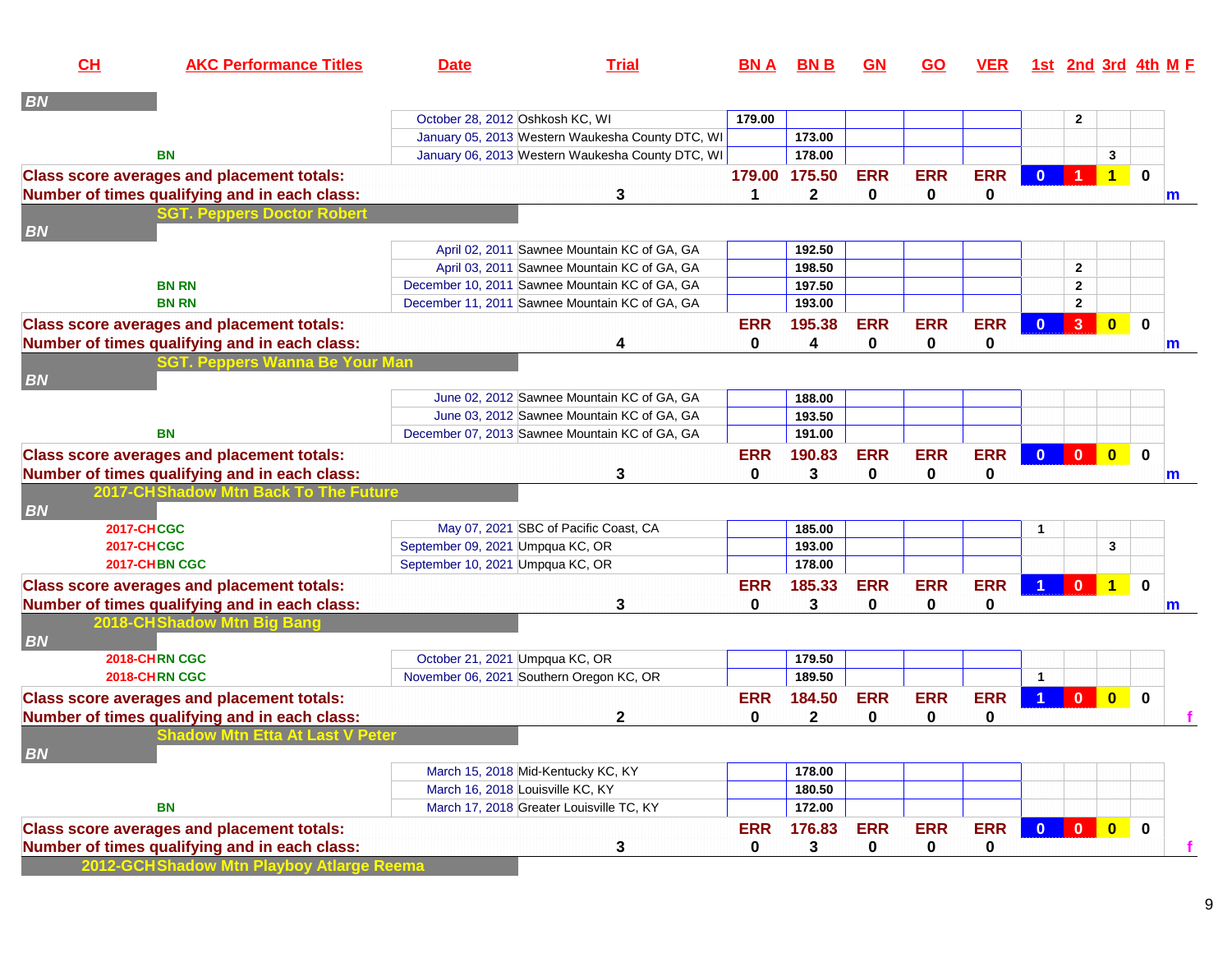| CL                | <b>AKC Performance Titles</b>                     | <b>Date</b>                     | <b>Trial</b>                                         | <b>BNA</b>   | <b>BNB</b>  | <b>GN</b>   | <b>GO</b>  | <b>VER</b> |                      |                |                         | 1st 2nd 3rd 4th M F |
|-------------------|---------------------------------------------------|---------------------------------|------------------------------------------------------|--------------|-------------|-------------|------------|------------|----------------------|----------------|-------------------------|---------------------|
| <b>BN</b>         |                                                   |                                 |                                                      |              |             |             |            |            |                      |                |                         |                     |
| <b>2012-GCHRN</b> |                                                   |                                 | October 20, 2012 SBC of Pacific Coast, CA            | 193.50       |             |             |            |            | $\mathbf{1}$         |                |                         |                     |
| <b>2012-GCHRN</b> |                                                   |                                 | November 03, 2012 Southern Oregon KC, OR             | 190.50       |             |             |            |            | $\mathbf{1}$         |                |                         |                     |
|                   | 2012-GCHBN RN                                     |                                 | November 04, 2012 Southern Oregon KC, OR             | 192.00       |             |             |            |            | $\mathbf{1}$         |                |                         |                     |
|                   | <b>Class score averages and placement totals:</b> |                                 |                                                      | 192.00       | <b>ERR</b>  | <b>ERR</b>  | <b>ERR</b> | <b>ERR</b> | 3 <sup>1</sup>       | $\mathbf{0}$   | $\bullet$               | $\bf{0}$            |
|                   | Number of times qualifying and in each class:     |                                 | 3                                                    | 3            | 0           | 0           | 0          | 0          |                      |                |                         | m                   |
|                   | hadow Mtn Playit Again Sam                        |                                 |                                                      |              |             |             |            |            |                      |                |                         |                     |
| GN                |                                                   |                                 |                                                      |              |             |             |            |            |                      |                |                         |                     |
|                   | <b>CD RN TD</b>                                   |                                 | April 24, 2011 Chief Solano KC, CA                   |              |             | 194.00      |            |            | $\mathbf 1$          |                |                         |                     |
|                   | <b>CD RN TD</b>                                   |                                 | August 28, 2011 Mensona KC, CA                       |              |             | 194.00      |            |            | $\overline{1}$       |                |                         |                     |
|                   | <b>CDX GN RN TD</b>                               |                                 | July 21, 2012 Truckee Meadows DTC, NV                |              |             | 197.50      |            |            | $\mathbf{1}$         |                |                         |                     |
|                   | <b>Class score averages and placement totals:</b> |                                 |                                                      | <b>ERR</b>   | <b>ERR</b>  | 195.17      | <b>ERR</b> | <b>ERR</b> | 3 <sup>1</sup>       | $\mathbf{0}$   | $\bullet$               | $\mathbf 0$         |
|                   | Number of times qualifying and in each class:     |                                 | 3                                                    | $\mathbf{0}$ | $\mathbf 0$ | 3           | 0          | 0          |                      |                |                         |                     |
| <b>VER</b>        |                                                   |                                 |                                                      |              |             |             |            |            |                      |                |                         |                     |
|                   | <b>CDX GN RE TDX</b>                              |                                 | March 24, 2013 County-Wide DTC, CA                   |              |             |             |            | 193.00     | $\mathbf{1}$         |                |                         |                     |
|                   | <b>CDX GN RAE TDX</b>                             |                                 | April 11, 2013 Northern California Terrier Assoc, CA |              |             |             |            | 188.00     | $\overline{1}$       |                |                         |                     |
|                   | <b>UDX OM1 GN VER RAE TDX</b>                     |                                 | May 18, 2014 Oakland DTC, CA                         |              |             |             |            | 194.50     | $\blacktriangleleft$ |                |                         |                     |
|                   | <b>Class score averages and placement totals:</b> |                                 |                                                      | <b>ERR</b>   | <b>ERR</b>  | <b>ERR</b>  | <b>ERR</b> | 191.83     | 3 <sup>°</sup>       | $\bullet$      | $\bullet$               | $\bf{0}$            |
|                   | Number of times qualifying and in each class:     |                                 | 3                                                    | $\mathbf{0}$ | 0           | 0           | 0          | 3          |                      |                |                         |                     |
|                   | Shadow Mtn Sam I Am                               |                                 |                                                      |              |             |             |            |            |                      |                |                         |                     |
| <b>BN</b>         |                                                   |                                 |                                                      |              |             |             |            |            |                      |                |                         |                     |
|                   |                                                   |                                 | April 29, 2011 SBC of Pacific Coast, CA              | 171.00       |             |             |            |            |                      |                | 3                       |                     |
|                   | <b>Class score averages and placement totals:</b> |                                 |                                                      | 171.00       | <b>ERR</b>  | <b>ERR</b>  | <b>ERR</b> | <b>ERR</b> | $\Omega$             | $\mathbf{0}$   | $\overline{1}$          | $\Omega$            |
|                   | Number of times qualifying and in each class:     |                                 |                                                      | 1            | $\bf{0}$    | $\mathbf 0$ | 0          | 0          |                      |                |                         |                     |
|                   | helbys Cobra Namesake                             |                                 |                                                      |              |             |             |            |            |                      |                |                         |                     |
| <b>BN</b>         |                                                   |                                 |                                                      |              |             |             |            |            |                      |                |                         |                     |
|                   | <b>CGC</b>                                        | January 30, 2015 Fresno DTC, CA |                                                      | 195.50       |             |             |            |            | $\mathbf{1}$         |                |                         |                     |
|                   | <b>CGC</b>                                        |                                 | November 20, 2015 Golden Valley KC, CA               | 192.00       |             |             |            |            |                      |                | $\mathbf{3}$            |                     |
|                   | <b>CGC BN</b>                                     |                                 | November 21, 2015 Golden Valley KC, CA               | 195.50       |             |             |            |            |                      | $\overline{2}$ |                         |                     |
|                   | <b>Class score averages and placement totals:</b> |                                 |                                                      | 194.33       | <b>ERR</b>  | <b>ERR</b>  | <b>ERR</b> | <b>ERR</b> |                      |                | $\overline{\mathbf{1}}$ | $\mathbf{0}$        |
|                   | Number of times qualifying and in each class:     |                                 | 3                                                    | 3            | 0           | 0           | 0          | 0          |                      |                |                         |                     |
|                   | 2012-CHShowme Anheuser Busch                      |                                 |                                                      |              |             |             |            |            |                      |                |                         |                     |
| <b>BN</b>         |                                                   |                                 |                                                      |              |             |             |            |            |                      |                |                         |                     |
|                   | <b>2012-CHRN</b>                                  |                                 | August 12, 2012 Jeferson County KC of MO, MO         |              | 185.00      |             |            |            |                      |                |                         |                     |
|                   | <b>2012-CHRN</b>                                  |                                 | September 28, 2012 SBC of America #74/39/8 UT        |              | 190.00      |             |            |            | $\overline{1}$       |                |                         |                     |
|                   | <b>2012-CHBN RN</b>                               |                                 | October 06, 2012 Newfoundland Club of America, MO    |              | 193.00      |             |            |            | $\mathbf{1}$         |                |                         |                     |
|                   | <b>Class score averages and placement totals:</b> |                                 |                                                      | <b>ERR</b>   | 189.33      | <b>ERR</b>  | <b>ERR</b> | <b>ERR</b> | $\overline{2}$       | $\bullet$      | $\bullet$               | $\mathbf{0}$        |
|                   | Number of times qualifying and in each class:     |                                 | 3                                                    | 0            | 3           | $\mathbf 0$ | 0          | 0          |                      |                |                         | f.                  |
|                   | 2007-CHShowme Ramz Cheerleader                    |                                 |                                                      |              |             |             |            |            |                      |                |                         |                     |
| BN                |                                                   |                                 |                                                      |              |             |             |            |            |                      |                |                         |                     |
|                   | <b>2007-CHRN</b>                                  |                                 | March 19, 2011 Mound City OTC, MO                    | 189.50       |             |             |            |            |                      | $\mathbf{2}$   |                         |                     |
|                   | <b>2007-CHRN</b>                                  |                                 | March 20, 2011 Mound City OTC, MO                    | 192.00       |             |             |            |            |                      | $\mathbf{2}$   |                         |                     |
|                   | <b>2007-CHBN RN</b>                               |                                 | July 01, 2011 Missouri Rhineland KC, MO              | 183.00       |             |             |            |            |                      |                |                         | 4                   |
|                   |                                                   |                                 |                                                      |              |             |             |            |            |                      |                |                         |                     |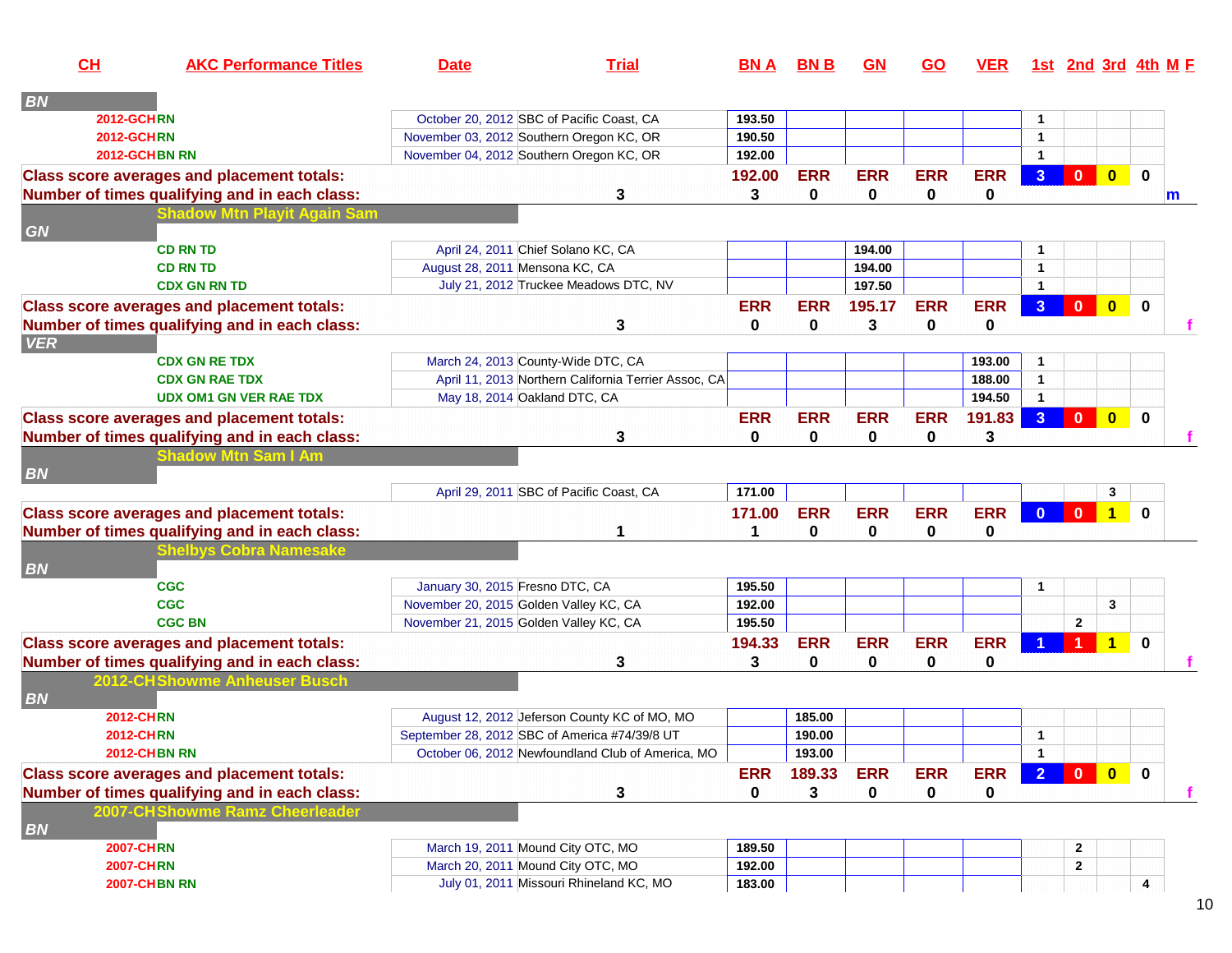| CH<br><b>AKC Performance Titles</b>                                                                | <b>Date</b> | <b>Trial</b>                                                                                     | <u>BN A</u>                    | <b>BN B</b>            | GM                        | GO                         | <b>VER</b>                |                              | <u>1st 2nd 3rd 4th M F</u> |                         |                |              |
|----------------------------------------------------------------------------------------------------|-------------|--------------------------------------------------------------------------------------------------|--------------------------------|------------------------|---------------------------|----------------------------|---------------------------|------------------------------|----------------------------|-------------------------|----------------|--------------|
| <b>Class score averages and placement totals:</b><br>Number of times qualifying and in each class: |             | $\mathbf{3}$                                                                                     | 188.17<br>3                    | <b>ERR</b><br>$\bf{0}$ | <b>ERR</b><br>$\bf{0}$    | <b>ERR</b><br>$\mathbf{0}$ | <b>ERR</b><br>$\mathbf 0$ | $\mathbf{0}$                 | 2 <sup>1</sup>             | $\overline{\mathbf{0}}$ | $\overline{1}$ |              |
| <b>2018-GCHSlatons Sweet Secre</b>                                                                 |             |                                                                                                  |                                |                        |                           |                            |                           |                              |                            |                         |                |              |
| <b>BN</b>                                                                                          |             |                                                                                                  |                                |                        |                           |                            |                           |                              |                            |                         |                |              |
| 2018-GCHCGCA TKA                                                                                   |             | March 07, 2020 Shetland Sheepdog Club of Northern                                                | 194.00                         |                        | <b>ERR</b>                | <b>ERR</b>                 | <b>ERR</b>                |                              | $\mathbf{0}$               |                         |                |              |
| <b>Class score averages and placement totals:</b><br>Number of times qualifying and in each class: |             | 1                                                                                                | 194.00<br>$\blacktriangleleft$ | <b>ERR</b><br>0        | $\mathbf 0$               | 0                          | 0                         | $\overline{1}$               |                            | $\bullet$               | $\mathbf{0}$   |              |
| <b>GCHB Slatons Ticket To Ride</b>                                                                 |             |                                                                                                  |                                |                        |                           |                            |                           |                              |                            |                         |                |              |
| <b>BN</b>                                                                                          |             |                                                                                                  |                                |                        |                           |                            |                           |                              |                            |                         |                |              |
| <b>GCHBRN CGCA</b>                                                                                 |             | March 16, 2017 Mid-Kentucky KC, KY                                                               |                                | 194.00                 |                           |                            |                           |                              |                            |                         |                |              |
| <b>GCHBRN CGCA</b>                                                                                 |             | March 17, 2017 Louisville KC, KY                                                                 |                                | 195.00                 |                           |                            |                           |                              |                            | $\mathbf{3}$            |                |              |
| <b>GCHBBN RN CGCA</b>                                                                              |             | March 19, 2017 Louisville KC, KY                                                                 |                                | 187.00                 |                           |                            |                           |                              | $\mathbf{2}$               |                         |                |              |
| <b>Class score averages and placement totals:</b>                                                  |             |                                                                                                  | <b>ERR</b>                     | 192.00                 | <b>ERR</b>                | <b>ERR</b>                 | <b>ERR</b>                | $\mathbf{0}$                 | $\blacktriangleleft$       | $\overline{1}$          | $\mathbf 0$    |              |
| Number of times qualifying and in each class:                                                      |             | 3                                                                                                | $\mathbf{0}$                   | 3                      | 0                         | $\mathbf{0}$               | 0                         |                              |                            |                         |                | $\mathbf{m}$ |
| Snowv Pines Athena                                                                                 |             |                                                                                                  |                                |                        |                           |                            |                           |                              |                            |                         |                |              |
| <b>BN</b>                                                                                          |             |                                                                                                  |                                |                        |                           |                            |                           |                              |                            |                         |                |              |
| <b>See Performance DB For All Titles</b>                                                           |             | July 16, 2021 Truckee Meadows DTC, CA                                                            |                                | 196.50                 |                           |                            |                           | $\mathbf{1}$                 |                            |                         |                |              |
| See Performance DB For All Titles<br><b>See Performance DB For All Titles</b>                      |             | September 27, 2021 SBC of America Regional, UT<br>September 28, 2021 SBC of America Regional, UT |                                | 192.00<br>195.00       |                           |                            |                           | $\mathbf{1}$                 | $\mathbf{2}$               |                         |                |              |
|                                                                                                    |             |                                                                                                  |                                |                        |                           |                            |                           |                              |                            |                         |                |              |
| <b>Class score averages and placement totals:</b>                                                  |             |                                                                                                  | <b>ERR</b><br>$\bf{0}$         | 194.50<br>3            | <b>ERR</b><br>$\mathbf 0$ | <b>ERR</b><br>$\mathbf 0$  | <b>ERR</b>                | 2 <sup>1</sup>               |                            | $\overline{\mathbf{0}}$ | $\mathbf 0$    |              |
| Number of times qualifying and in each class:<br><b>GN</b>                                         |             | 3                                                                                                |                                |                        |                           |                            | 0                         |                              |                            |                         |                |              |
| <b>See Performance DB For All Titles</b>                                                           |             | September 27, 2021 SBC of America Regional, UT                                                   |                                |                        | 175.00                    |                            |                           | $\mathbf{1}$                 |                            |                         |                |              |
| See Performance DB For All Titles                                                                  |             | September 30, 2021 SBC of America #83/48/17 UT                                                   |                                |                        | 183.00                    |                            |                           | $\mathbf{1}$                 |                            |                         |                |              |
| <b>Class score averages and placement totals:</b>                                                  |             |                                                                                                  | <b>ERR</b>                     | <b>ERR</b>             | 179.00                    | <b>ERR</b>                 | <b>ERR</b>                | 2 <sup>1</sup>               | $\mathbf{0}$               | $\overline{0}$          | $\bf{0}$       |              |
| Number of times qualifying and in each class:                                                      |             | $\mathbf{2}$                                                                                     | 0                              | 0                      | $\mathbf{2}$              | $\bf{0}$                   | $\pmb{0}$                 |                              |                            |                         |                |              |
| Snowy Pines Hummer                                                                                 |             |                                                                                                  |                                |                        |                           |                            |                           |                              |                            |                         |                |              |
| <b>GN</b>                                                                                          |             |                                                                                                  |                                |                        |                           |                            |                           |                              |                            |                         |                |              |
| <b>CD RAE</b>                                                                                      |             | July 18, 2009 Truckee Meadows DTC, NV                                                            |                                |                        | 193.00                    |                            |                           |                              | $\mathbf{2}$               |                         |                |              |
| <b>CD RAE NJP NFP</b>                                                                              |             | March 25, 2010 Santa Cruz KC, CA                                                                 |                                |                        | 188.00                    |                            |                           |                              | $\overline{2}$             |                         |                |              |
| <b>CD GN GO RAE NJP NFP</b>                                                                        |             | March 27, 2010 San Mateo KC, CA                                                                  |                                |                        | 192.00                    |                            |                           | $\mathbf{1}$                 |                            |                         |                |              |
| <b>CD GN GO RAE NJP NFP</b>                                                                        |             | April 03, 2010 Lake County KC of CA, CA                                                          |                                |                        | 191.00                    |                            |                           | $\overline{1}$               |                            |                         |                |              |
| <b>Class score averages and placement totals:</b>                                                  |             |                                                                                                  | <b>ERR</b>                     | <b>ERR</b>             | 191.00                    | <b>ERR</b>                 | <b>ERR</b>                | 2 <sup>1</sup>               | $\overline{2}$             | $\overline{0}$          | $\mathbf 0$    |              |
| Number of times qualifying and in each class:                                                      |             | 4                                                                                                | 0                              | 0                      | 4                         | 0                          | 0                         |                              |                            |                         |                | $\mathsf{m}$ |
| GO                                                                                                 |             |                                                                                                  |                                |                        |                           |                            |                           |                              |                            |                         |                |              |
| <b>CD RAE</b>                                                                                      |             | June 13, 2009 Butte County KC, CA                                                                |                                |                        |                           | 191.00                     |                           | $\overline{1}$               |                            |                         |                |              |
| <b>CD RAE NJP NFP</b><br><b>CD GO RAE NJP NFP</b>                                                  |             | March 25, 2010 Santa Cruz KC, CA<br>March 26, 2010 KC of Salinas, CA                             |                                |                        |                           | 183.00<br>180.00           |                           | $\mathbf{1}$<br>$\mathbf{1}$ |                            |                         |                |              |
| <b>CD GN GO RAE NJP NFP</b>                                                                        |             | March 27, 2010 San Mateo KC, CA                                                                  |                                |                        |                           | 183.00                     |                           | $\mathbf{1}$                 |                            |                         |                |              |
| <b>Class score averages and placement totals:</b>                                                  |             |                                                                                                  | <b>ERR</b>                     | <b>ERR</b>             | <b>ERR</b>                | 184.25                     | <b>ERR</b>                |                              | $\Omega$                   | $\overline{0}$          | $\mathbf 0$    |              |
| Number of times qualifying and in each class:                                                      |             | 4                                                                                                | 0                              | $\bf{0}$               | $\bf{0}$                  | 4                          | $\bf{0}$                  |                              |                            |                         |                | $\mathsf{m}$ |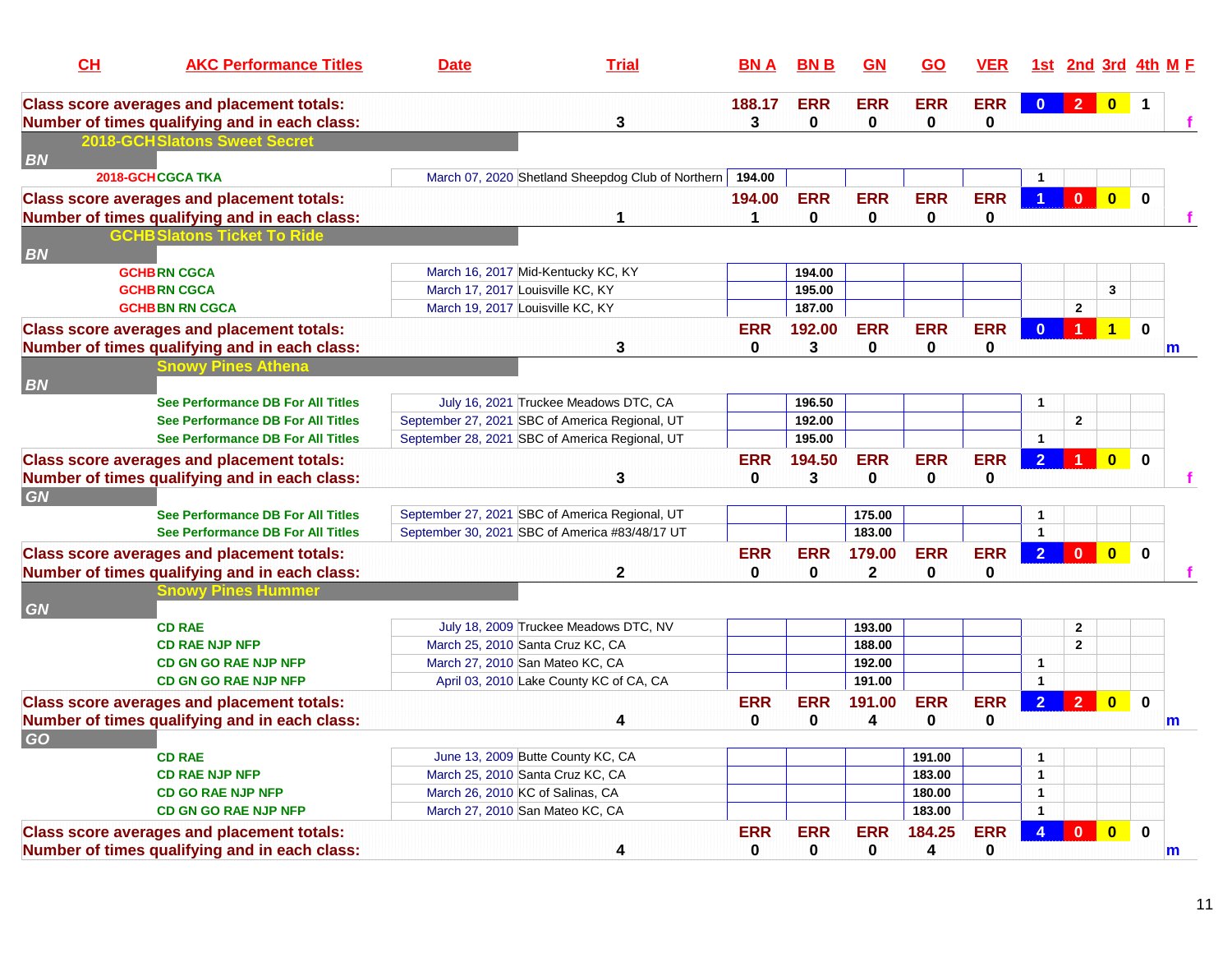| CL         | <b>AKC Performance Titles</b>                     | <b>Date</b>                      | <b>Trial</b>                                        | <b>BNA</b> | <b>BNB</b>   | GM              | <u>GO</u>  | <u>VER</u> |                      | 1st 2nd 3rd 4th M E |                         |                      |   |
|------------|---------------------------------------------------|----------------------------------|-----------------------------------------------------|------------|--------------|-----------------|------------|------------|----------------------|---------------------|-------------------------|----------------------|---|
| <b>VER</b> |                                                   |                                  |                                                     |            |              |                 |            |            |                      |                     |                         |                      |   |
|            | <b>CD GO RAE NJP NFP</b>                          |                                  | March 26, 2010 KC of Salinas, CA                    |            |              |                 |            | 192.00     | $\mathbf{1}$         |                     |                         |                      |   |
|            | <b>CD GN GO RAE NJP NFP</b>                       |                                  | April 03, 2010 Lake County KC of CA, CA             |            |              |                 |            | 191.50     | $\mathbf{1}$         |                     |                         |                      |   |
|            | <b>CD GN GO VER RAE NJP NFP</b>                   |                                  | June 17, 2010 Shasta KC, CA                         |            |              |                 |            | 192.00     | $\mathbf{1}$         |                     |                         |                      |   |
|            | <b>CD GN GO VER RAE NJP NFP</b>                   |                                  | June 18, 2010 Shasta KC, CA                         |            |              |                 |            | 186.00     | $\mathbf{1}$         |                     |                         |                      |   |
|            | <b>CD GN GO VER RAE NJP NFP</b>                   |                                  | June 19, 2010 Butte County KC, CA                   |            |              |                 |            | 193.00     | $\mathbf{1}$         |                     |                         |                      |   |
|            | <b>CD GN GO VER RAE NJP NFP</b>                   |                                  | July 23, 2010 Truckee Meadows DTC, NV               |            |              |                 |            | 188.00     |                      |                     | 3                       |                      |   |
|            | <b>CDX GN GO VER RAE NJP NFP</b>                  |                                  | July 24, 2010 Truckee Meadows DTC, NV               |            |              |                 |            | 193.50     |                      |                     | 3                       |                      |   |
|            | <b>CDX GN GO VER RAE NJP NFP</b>                  |                                  | July 25, 2010 Truckee Meadows DTC, NV               |            |              |                 |            | 189.00     | $\mathbf{1}$         |                     |                         |                      |   |
|            | <b>Class score averages and placement totals:</b> |                                  |                                                     | <b>ERR</b> | <b>ERR</b>   | <b>ERR</b>      | <b>ERR</b> | 190.63     | $6^{\circ}$          | $\mathbf{0}$        | $\overline{2}$          | $\mathbf 0$          |   |
|            | Number of times qualifying and in each class:     |                                  | 8                                                   | 0          | 0            | 0               | 0          | 8          |                      |                     |                         |                      | m |
|            | <b>Snowy Pines Tundra</b>                         |                                  |                                                     |            |              |                 |            |            |                      |                     |                         |                      |   |
| GN         |                                                   |                                  |                                                     |            |              |                 |            |            |                      |                     |                         |                      |   |
|            | <b>CD RE</b>                                      |                                  | June 19, 2010 Butte County KC, CA                   |            |              | 191.00          |            |            |                      | $\mathbf{2}$        |                         |                      |   |
|            | <b>CD RE</b>                                      |                                  | June 20, 2010 Butte County KC, CA                   |            |              | 189.00          |            |            | $\mathbf{1}$         |                     |                         |                      |   |
|            | <b>CD GN RE</b>                                   |                                  | July 23, 2010 Truckee Meadows DTC, NV               |            |              | 189.00          |            |            |                      |                     |                         | 4                    |   |
|            | <b>CD GN RE</b>                                   |                                  | July 24, 2010 Truckee Meadows DTC, NV               |            |              | 185.00          |            |            | $\mathbf{1}$         |                     |                         |                      |   |
|            | <b>CD GN RE</b>                                   |                                  | July 25, 2010 Truckee Meadows DTC, NV               |            |              | 191.00          |            |            | $\mathbf{1}$         |                     |                         |                      |   |
|            | <b>Class score averages and placement totals:</b> |                                  |                                                     | <b>ERR</b> | <b>ERR</b>   | 189.00          | <b>ERR</b> | <b>ERR</b> | 3 <sup>1</sup>       | $\overline{1}$      | $\overline{0}$          | $\blacktriangleleft$ |   |
|            | Number of times qualifying and in each class:     |                                  | 5                                                   | 0          | $\mathbf{0}$ | $5\phantom{.0}$ | 0          | 0          |                      |                     |                         |                      |   |
|            | <b>Bernice</b>                                    |                                  |                                                     |            |              |                 |            |            |                      |                     |                         |                      |   |
| <b>BN</b>  |                                                   |                                  |                                                     |            |              |                 |            |            |                      |                     |                         |                      |   |
|            | <b>CGC</b>                                        |                                  | October 29, 2016 Upper Iowa TC, IA                  | 184.50     |              |                 |            |            |                      | $\mathbf{2}$        |                         |                      |   |
|            | <b>CGC</b>                                        |                                  | October 29, 2016 Upper Iowa TC, IA                  | 195.00     |              |                 |            |            | $\mathbf{1}$         |                     |                         |                      |   |
|            | <b>BN CGC</b>                                     |                                  | October 30, 2016 Upper Iowa TC, IA                  | 192.50     |              |                 |            |            |                      | $\mathbf{2}$        |                         |                      |   |
|            | <b>Class score averages and placement totals:</b> |                                  |                                                     | 190.67     | <b>ERR</b>   | <b>ERR</b>      | <b>ERR</b> | <b>ERR</b> |                      | $\overline{2}$      | $\overline{\mathbf{0}}$ | $\mathbf{0}$         |   |
|            | Number of times qualifying and in each class:     |                                  | 3                                                   | 3          | $\mathbf{0}$ | $\mathbf 0$     | 0          | 0          |                      |                     |                         |                      |   |
|            | <b>Starbrites Ellington V Cedar</b>               |                                  |                                                     |            |              |                 |            |            |                      |                     |                         |                      |   |
| <b>BN</b>  |                                                   |                                  |                                                     |            |              |                 |            |            |                      |                     |                         |                      |   |
|            | <b>CGC</b>                                        |                                  | October 06, 2016 SBC of America #78/43/12 OH        | 188.50     |              |                 |            |            | $\mathbf{1}$         |                     |                         |                      |   |
|            | <b>CGC</b>                                        |                                  | November 06, 2016 Timber Ridge OC of Central WI, WI | 187.50     |              |                 |            |            |                      | $\overline{2}$      |                         |                      |   |
|            | <b>BN RN CGC</b>                                  | December 17, 2016 Oshkosh KC, WI |                                                     | 189.00     |              |                 |            |            | $\mathbf{1}$         |                     |                         |                      |   |
|            | <b>Class score averages and placement totals:</b> |                                  |                                                     | 188.33     | <b>ERR</b>   | <b>ERR</b>      | <b>ERR</b> | <b>ERR</b> | $\overline{2}$       |                     | $\mathbf{0}$            | $\mathbf 0$          |   |
|            | Number of times qualifying and in each class:     |                                  | 3                                                   | 3          | $\mathbf{0}$ | $\mathbf 0$     | 0          | 0          |                      |                     |                         |                      | m |
|            | <b>Stars Fortuitous Sequence Events</b>           |                                  |                                                     |            |              |                 |            |            |                      |                     |                         |                      |   |
| BN         |                                                   |                                  |                                                     |            |              |                 |            |            |                      |                     |                         |                      |   |
|            | <b>RN</b>                                         |                                  | February 19, 2011 SBC of San Diego, CA              |            | 190.00       |                 |            |            | 1                    |                     |                         |                      |   |
|            | <b>RN</b>                                         |                                  | September 24, 2012 SBC of America Regional, UT      |            | 187.00       |                 |            |            | $\blacktriangleleft$ |                     |                         |                      |   |
|            | <b>BN RN</b>                                      |                                  | September 28, 2012 SBC of America #74/39/8 UT       |            | 187.00       |                 |            |            |                      | $\mathbf{2}$        |                         |                      |   |
|            | <b>Class score averages and placement totals:</b> |                                  |                                                     | <b>ERR</b> | 188.00       | <b>ERR</b>      | <b>ERR</b> | <b>ERR</b> | 2 <sup>1</sup>       | $\overline{1}$      | $\overline{\mathbf{0}}$ | $\mathbf 0$          |   |
|            | Number of times qualifying and in each class:     |                                  | 3                                                   | 0          | 3            | 0               | 0          | 0          |                      |                     |                         |                      | m |
|            | <b>Stillstreams You'Re So Fine</b>                |                                  |                                                     |            |              |                 |            |            |                      |                     |                         |                      |   |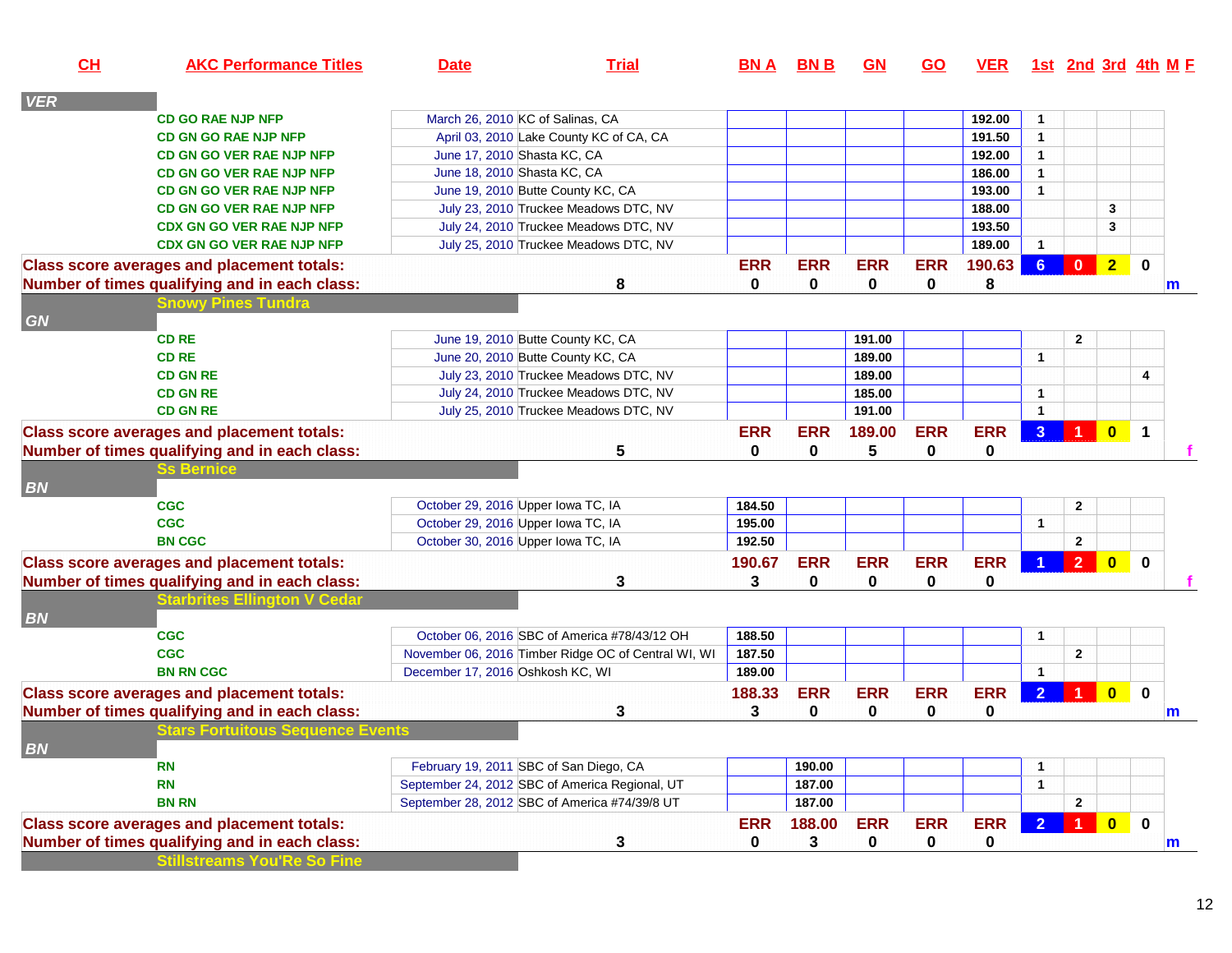| CH                | <b>AKC Performance Titles</b>                     | <b>Date</b>                                    | <b>Trial</b>                                    | BN A       | <b>BNB</b> | <u>GN</u>   | <b>GO</b>   | <b>VER</b> |                |                |                         | <u>1st 2nd 3rd 4th M F</u> |
|-------------------|---------------------------------------------------|------------------------------------------------|-------------------------------------------------|------------|------------|-------------|-------------|------------|----------------|----------------|-------------------------|----------------------------|
| <b>BN</b>         |                                                   |                                                |                                                 |            |            |             |             |            |                |                |                         |                            |
|                   | RN                                                | March 10, 2018 Seattle KC, WA                  |                                                 | 193.00     |            |             |             |            | $\mathbf{1}$   |                |                         |                            |
|                   | <b>RN</b>                                         | March 11, 2018 Seattle KC, WA                  |                                                 | 194.00     |            |             |             |            |                | $\mathbf{2}$   |                         |                            |
|                   | <b>BN RN</b>                                      | March 24, 2018 Peninsula DF, WA                |                                                 | 183.00     |            |             |             |            |                | $\mathbf{2}$   |                         |                            |
|                   | <b>Class score averages and placement totals:</b> |                                                |                                                 | 190.00     | <b>ERR</b> | <b>ERR</b>  | <b>ERR</b>  | <b>ERR</b> |                | 2 <sup>7</sup> | $\overline{\mathbf{0}}$ | $\mathbf 0$                |
|                   | Number of times qualifying and in each class:     |                                                | 3                                               | 3          | 0          | 0           | 0           | 0          |                |                |                         | m                          |
|                   | 2010-CHStoans Rowdy Buck of Oz                    |                                                |                                                 |            |            |             |             |            |                |                |                         |                            |
| <b>BN</b>         |                                                   |                                                |                                                 |            |            |             |             |            |                |                |                         |                            |
| <b>2010-CHRN</b>  |                                                   |                                                | August 28, 2010 Mt. Rainier Working DC, WA      | 189.50     |            |             |             |            | -1             |                |                         |                            |
| <b>2010-CHRN</b>  |                                                   | September 19, 2010 Wenatchee KC, WA            |                                                 | 180.00     |            |             |             |            | $\mathbf{1}$   |                |                         |                            |
|                   | <b>2010-CHBN RN</b>                               | October 30, 2010 Vancouver KC, WA              |                                                 | 188.00     |            |             |             |            |                |                |                         | 4                          |
|                   | <b>Class score averages and placement totals:</b> |                                                |                                                 | 185.83     | <b>ERR</b> | <b>ERR</b>  | <b>ERR</b>  | <b>ERR</b> | 2 <sup>1</sup> | $\mathbf{0}$   | $\overline{\mathbf{0}}$ | 1                          |
|                   | Number of times qualifying and in each class:     |                                                | 3                                               | 3          | 0          | 0           | $\mathbf 0$ | 0          |                |                |                         | m                          |
|                   | 2010-GCH Stoans Rupert of Oz                      |                                                |                                                 |            |            |             |             |            |                |                |                         |                            |
| <b>BN</b>         |                                                   |                                                |                                                 |            |            |             |             |            |                |                |                         |                            |
| <b>2010-GCHRA</b> |                                                   |                                                | August 27, 2010 Mt. Rainier Working DC, WA      | 189.00     |            |             |             |            | -1             |                |                         |                            |
| 2010-GCHRA        |                                                   |                                                | August 28, 2010 Mt. Rainier Working DC, WA      | 188.00     |            |             |             |            |                | $\mathbf{2}$   |                         |                            |
|                   | 2010-GCHBN RA                                     | August 29, 2010 Sammamish KC, WA               |                                                 | 191.00     |            |             |             |            |                |                | 3                       |                            |
|                   | <b>Class score averages and placement totals:</b> |                                                |                                                 | 189.33     | <b>ERR</b> | <b>ERR</b>  | <b>ERR</b>  | <b>ERR</b> |                |                | $\blacktriangleleft$    | $\mathbf 0$                |
|                   | Number of times qualifying and in each class:     |                                                | 3                                               | 3          | 0          | 0           | 0           | 0          |                |                |                         | m                          |
|                   | toans Vivaldi O'Vicdory                           |                                                |                                                 |            |            |             |             |            |                |                |                         |                            |
| <b>BN</b>         |                                                   |                                                |                                                 |            |            |             |             |            |                |                |                         |                            |
|                   |                                                   |                                                | August 27, 2010 Mt. Rainier Working DC, WA      | 180.50     |            |             |             |            |                | $\mathbf{2}$   |                         |                            |
|                   |                                                   |                                                | June 17, 2012 SBC of Puget Sound, WA            | 186.00     |            |             |             |            | $\overline{1}$ |                |                         |                            |
|                   | <b>Class score averages and placement totals:</b> |                                                |                                                 | 183.25     | <b>ERR</b> | <b>ERR</b>  | <b>ERR</b>  | <b>ERR</b> |                |                | $\overline{\mathbf{0}}$ | $\bf{0}$                   |
|                   | Number of times qualifying and in each class:     |                                                | 2                                               | 2          | 0          | 0           | 0           | 0          |                |                |                         | m                          |
|                   | toans Xena Anne De Peru                           |                                                |                                                 |            |            |             |             |            |                |                |                         |                            |
| <b>BN</b>         |                                                   |                                                |                                                 |            |            |             |             |            |                |                |                         |                            |
|                   |                                                   | June 19, 2011 SBC of Puget Sound               |                                                 |            | 175.00     |             |             |            | 1              |                |                         |                            |
|                   |                                                   | September 14, 2011 SBC of America Regional, NY |                                                 |            | 193.50     |             |             |            | $\mathbf{1}$   |                |                         |                            |
|                   | <b>BN RN</b>                                      | January 21, 2012 Portland DOC, OR              |                                                 |            | 187.50     |             |             |            |                |                |                         |                            |
|                   | <b>Class score averages and placement totals:</b> |                                                |                                                 | <b>ERR</b> | 185.33     | <b>ERR</b>  | <b>ERR</b>  | <b>ERR</b> | 2 <sup>1</sup> | $\mathbf{0}$   | $\mathbf{0}$            | $\bf{0}$                   |
|                   | Number of times qualifying and in each class:     |                                                | 3                                               | 0          | 3          | $\mathbf 0$ | 0           | 0          |                |                |                         |                            |
|                   | 2005-CHStoans Yum Yum of Mistihil                 |                                                |                                                 |            |            |             |             |            |                |                |                         |                            |
| <b>BN</b>         |                                                   |                                                |                                                 |            |            |             |             |            |                |                |                         |                            |
| <b>2005-CHRA</b>  |                                                   |                                                | June 17, 2012 SBC of Puget Sound, WA            |            | 185.00     |             |             |            | $\mathbf{1}$   |                |                         |                            |
|                   | <b>Class score averages and placement totals:</b> |                                                |                                                 | <b>ERR</b> | 185.00     | <b>ERR</b>  | <b>ERR</b>  | <b>ERR</b> |                | $\overline{0}$ | $\bullet$               | $\mathbf{0}$               |
|                   | Number of times qualifying and in each class:     |                                                | 1                                               | 0          | 1          | $\mathbf 0$ | 0           | 0          |                |                |                         | f                          |
|                   | <b>Summerlyns U R My Keb V Showme</b>             |                                                |                                                 |            |            |             |             |            |                |                |                         |                            |
| <b>BN</b>         |                                                   |                                                |                                                 |            |            |             |             |            |                |                |                         |                            |
|                   | <b>RN CGC</b>                                     |                                                | January 10, 2015 North St. Louis County OTC, MO |            | 188.00     |             |             |            | $\mathbf{1}$   |                |                         |                            |
|                   | <b>RN CGC</b>                                     |                                                | January 11, 2015 North St. Louis County OTC, MO |            | 191.00     |             |             |            | $\mathbf{1}$   |                |                         |                            |
|                   | <b>BN RN CGC</b>                                  | March 11, 2015 Mound City OTC, MO              |                                                 |            | 191.00     |             |             |            |                | $\mathbf{2}$   |                         |                            |
|                   |                                                   |                                                |                                                 |            |            |             |             |            |                |                |                         |                            |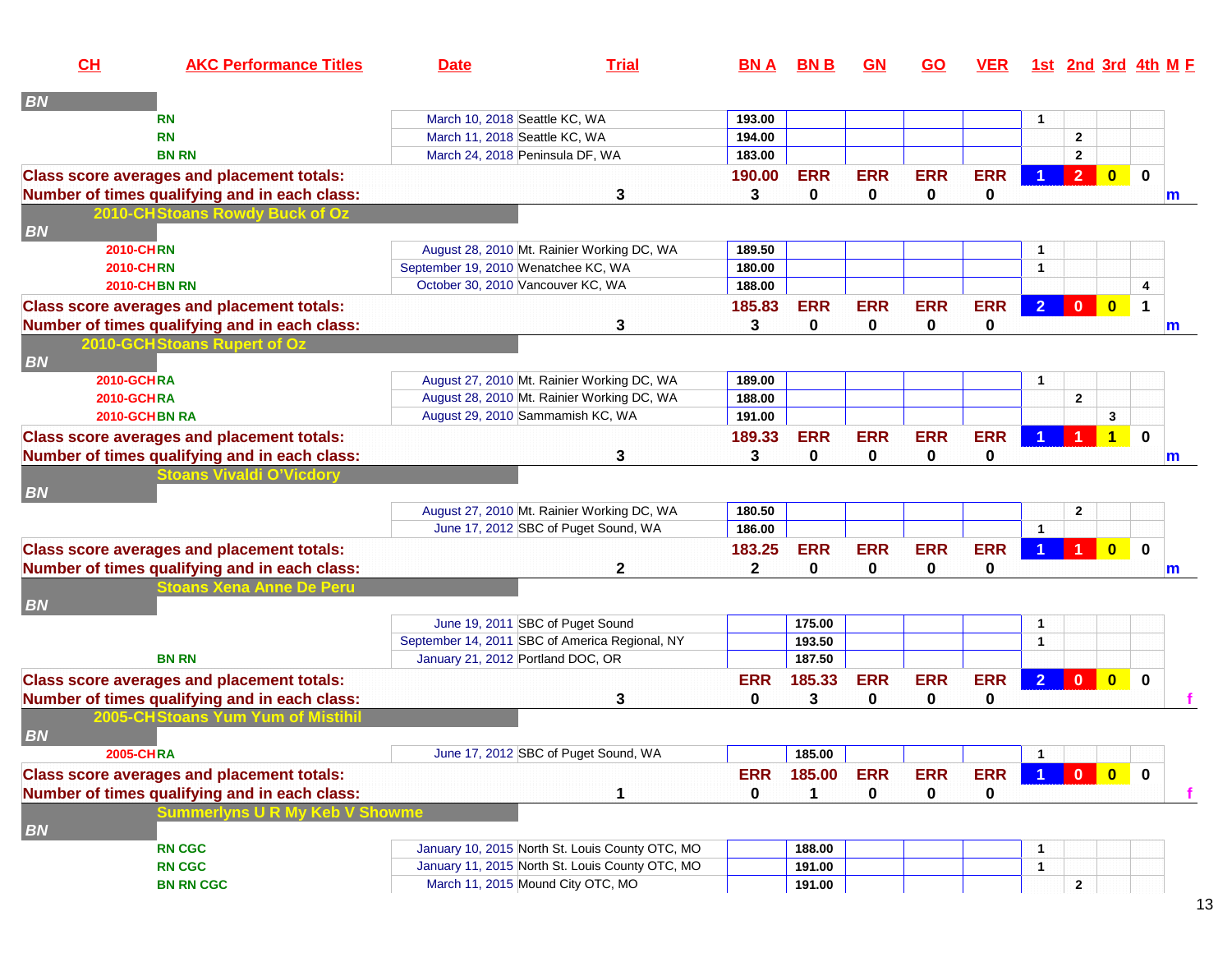| CL        | <b>AKC Performance Titles</b>                                                      | <b>Date</b>                                  | <b>Trial</b>                                      | <b>BNA</b>   | <b>BNB</b>    | GN         | <u>GO</u>  | <b>VER</b> |                      | 1st 2nd 3rd 4th M F  |                         |              |             |
|-----------|------------------------------------------------------------------------------------|----------------------------------------------|---------------------------------------------------|--------------|---------------|------------|------------|------------|----------------------|----------------------|-------------------------|--------------|-------------|
|           | <b>Class score averages and placement totals:</b>                                  |                                              |                                                   | <b>ERR</b>   | 190.00        | <b>ERR</b> | <b>ERR</b> | <b>ERR</b> | $\overline{2}$       | $\blacksquare$       |                         |              |             |
|           | Number of times qualifying and in each class:<br>2012-CHSunkatanka Piute V Loramar |                                              | 3                                                 | $\mathbf{0}$ | 3             | 0          | 0          | 0          |                      |                      |                         |              |             |
| <b>BN</b> |                                                                                    |                                              |                                                   |              |               |            |            |            |                      |                      |                         |              |             |
| 2012-CH   |                                                                                    |                                              | April 25, 2014 SBC of Pacific Coast, CA           |              | 186.00        |            |            |            |                      | $\mathbf{2}$         |                         |              |             |
|           | <b>Class score averages and placement totals:</b>                                  |                                              |                                                   | <b>ERR</b>   | 186.00        | <b>ERR</b> | <b>ERR</b> | <b>ERR</b> | $\mathbf{0}$         | $\blacktriangleleft$ | $\overline{\mathbf{0}}$ | $\mathbf 0$  |             |
|           | Number of times qualifying and in each class:                                      |                                              |                                                   | $\bf{0}$     | 1             | 0          | 0          | 0          |                      |                      |                         |              | m           |
|           | <b>Swissmiss Shayna Snowflake</b>                                                  |                                              |                                                   |              |               |            |            |            |                      |                      |                         |              |             |
| <b>BN</b> |                                                                                    |                                              |                                                   |              |               |            |            |            |                      |                      |                         |              |             |
|           | <b>RN SIN SEN CGC TKA</b>                                                          | October 25, 2019 Youngstown A-B TC, OH       |                                                   |              | 192.00        |            |            |            |                      | $\mathbf{2}$         |                         |              |             |
|           | <b>RA SIN SEN CGCA TKA</b>                                                         | November 02, 2019 Cleveland All-Breed TC, OH |                                                   |              | 194.50        |            |            |            |                      |                      |                         | 4            |             |
|           | <b>RA SIN SEN CGCA TKA</b>                                                         | November 30, 2019 Medina KC, OH              |                                                   |              | 192.00        |            |            |            |                      | $\mathbf{2}$         |                         |              |             |
|           | <b>RA SIN SEN CGCA TKA</b>                                                         | November 30, 2019 Medina KC, OH              |                                                   |              | 190.00        |            |            |            |                      |                      |                         | 4            |             |
|           | <b>Class score averages and placement totals:</b>                                  |                                              |                                                   | <b>ERR</b>   | 192.13        | <b>ERR</b> | <b>ERR</b> | <b>ERR</b> | $\mathbf{0}$         | 2 <sup>2</sup>       | $\bullet$               | $\mathbf{2}$ |             |
|           | Number of times qualifying and in each class:                                      |                                              | 4                                                 | $\bf{0}$     | 4             | 0          | 0          | 0          |                      |                      |                         |              |             |
|           | <b>Thunderhill Adelheid</b>                                                        |                                              |                                                   |              |               |            |            |            |                      |                      |                         |              |             |
| <b>BN</b> |                                                                                    |                                              |                                                   |              |               |            |            |            |                      |                      |                         |              |             |
|           |                                                                                    |                                              | April 29, 2011 SBC of Pacific Coast, CA           |              | 183.00        |            |            |            |                      |                      |                         |              |             |
|           | <b>Class score averages and placement totals:</b>                                  |                                              |                                                   | <b>ERR</b>   | 183.00        | <b>ERR</b> | <b>ERR</b> | <b>ERR</b> |                      | $\mathbf{0}$         | $\overline{\mathbf{0}}$ | $\bf{0}$     |             |
|           | Number of times qualifying and in each class:                                      |                                              |                                                   | $\mathbf{0}$ | 1             | 0          | 0          | 0          |                      |                      |                         |              |             |
|           | 2012-CHTrademarks Aphrodite V Kashi                                                |                                              |                                                   |              |               |            |            |            |                      |                      |                         |              |             |
| <b>BN</b> |                                                                                    |                                              |                                                   |              |               |            |            |            |                      |                      |                         |              |             |
| 2012-CH   |                                                                                    | March 23, 2013 CDTC of Flint, MI             |                                                   | 191.00       |               |            |            |            |                      | $\mathbf{2}$         |                         |              |             |
|           | 2012-CH                                                                            | March 24, 2013 CDTC of Flint, MI             |                                                   | 190.50       |               |            |            |            | $\mathbf{1}$         |                      |                         |              |             |
|           | <b>2012-CHBN</b>                                                                   |                                              | April 27, 2013 Progressive DT of Wayne County, MI |              | 178.00        |            |            |            |                      |                      | 3                       |              |             |
|           | <b>Class score averages and placement totals:</b>                                  |                                              |                                                   |              | 190.75 178.00 | <b>ERR</b> | <b>ERR</b> | <b>ERR</b> |                      |                      | $\overline{\mathbf{1}}$ | $\bf{0}$     |             |
|           | Number of times qualifying and in each class:                                      |                                              | 3                                                 | $\mathbf{2}$ | 1             | 0          | 0          | 0          |                      |                      |                         |              |             |
|           | <b>Twin Hickorys Jokers 'R Wild</b>                                                |                                              |                                                   |              |               |            |            |            |                      |                      |                         |              |             |
| <b>BN</b> |                                                                                    |                                              |                                                   |              |               |            |            |            |                      |                      |                         |              |             |
|           |                                                                                    | January 16, 2021 Oshkosh KC, WI              |                                                   |              | 193.50        |            |            |            |                      |                      |                         | 4            |             |
|           |                                                                                    | January 17, 2021 Oshkosh KC, WI              |                                                   |              | 186.50        |            |            |            |                      |                      |                         |              |             |
|           | <b>BN</b>                                                                          |                                              | March 13, 2021 K-9 OTC of Menomonee Falls, WI     |              | 189.00        |            |            |            |                      |                      |                         |              |             |
|           | <b>Class score averages and placement totals:</b>                                  |                                              |                                                   | <b>ERR</b>   | 189.67        | <b>ERR</b> | <b>ERR</b> | <b>ERR</b> | $\mathbf{0}$         | $\mathbf{0}$         | $\overline{\mathbf{0}}$ | $\mathbf{1}$ |             |
|           | Number of times qualifying and in each class:                                      |                                              | 3                                                 | 0            | 3             | 0          | 0          | 0          |                      |                      |                         |              | m           |
|           | 2013-CHUItama Thules Peter Piper of Royalty                                        |                                              |                                                   |              |               |            |            |            |                      |                      |                         |              |             |
| <b>BN</b> |                                                                                    |                                              |                                                   |              |               |            |            |            |                      |                      |                         |              |             |
| 2013-CH   |                                                                                    | May 09, 2014 Holyoke KC, MA                  |                                                   |              | 196.00        |            |            |            | $\blacktriangleleft$ |                      |                         |              |             |
|           | <b>Class score averages and placement totals:</b>                                  |                                              |                                                   | <b>ERR</b>   | 196.00        | <b>ERR</b> | <b>ERR</b> | <b>ERR</b> | $\blacktriangleleft$ |                      |                         | $\mathbf{0}$ |             |
|           | Number of times qualifying and in each class:                                      |                                              | 1                                                 | $\mathbf 0$  | 1             | $\bf{0}$   | 0          | 0          |                      |                      |                         |              | $\mathbf m$ |
|           | 2005-CHVicdorys Lump O'Coal                                                        |                                              |                                                   |              |               |            |            |            |                      |                      |                         |              |             |
| <b>GN</b> |                                                                                    |                                              |                                                   |              |               |            |            |            |                      |                      |                         |              |             |
|           | <b>2005-CHCD RE</b>                                                                | June 19, 2011 SBC of Puget Sound             |                                                   |              |               | 189.50     |            |            | $\mathbf{1}$         |                      |                         |              |             |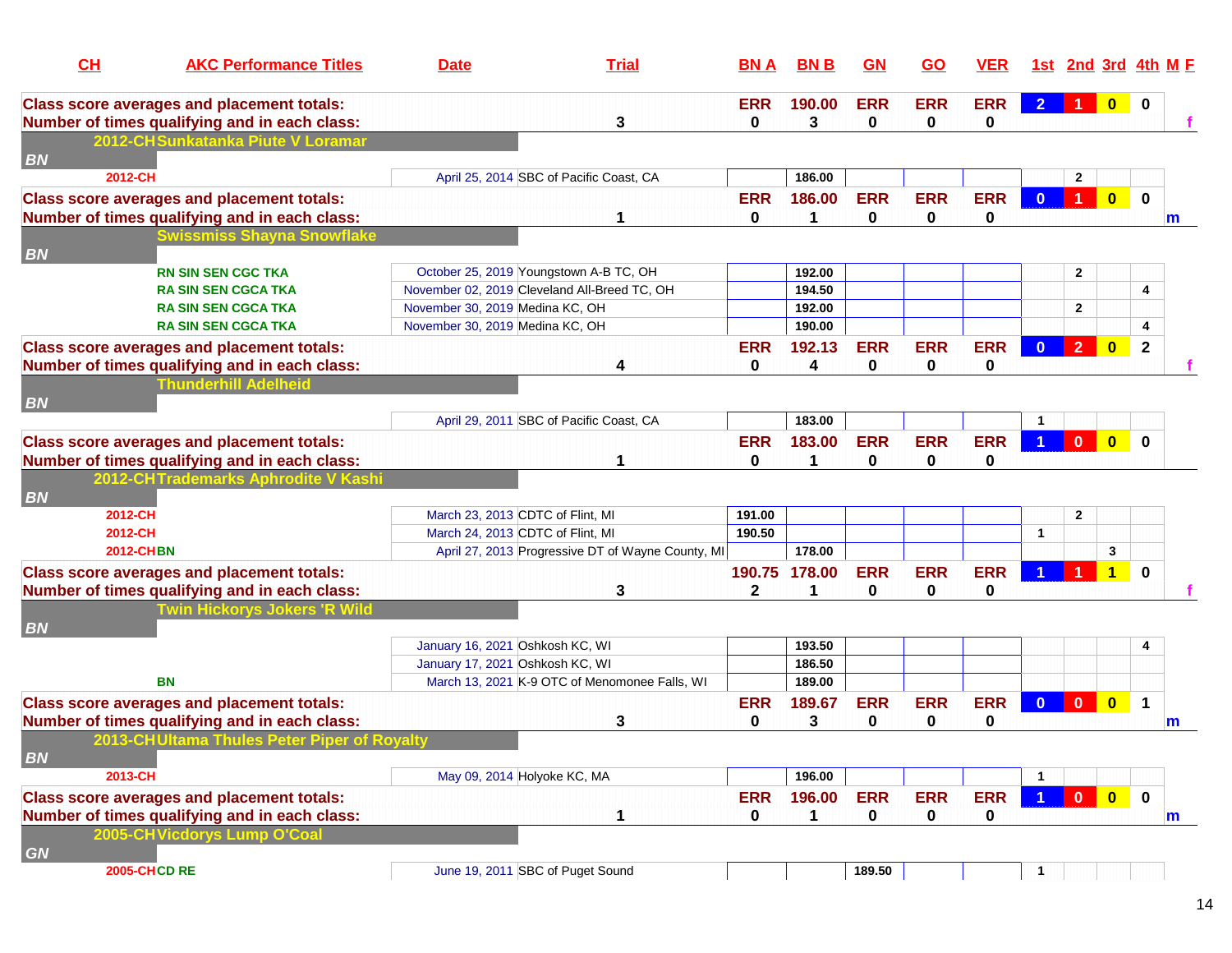| CL                | <b>AKC Performance Titles</b>                     | <b>Date</b>                       | <b>Trial</b>                                       | <b>BNA</b>    | <b>BNB</b>  | GN         | <b>GO</b>  | <b>VER</b> |                | 1st 2nd 3rd 4th M F  |                         |             |   |
|-------------------|---------------------------------------------------|-----------------------------------|----------------------------------------------------|---------------|-------------|------------|------------|------------|----------------|----------------------|-------------------------|-------------|---|
|                   | 2011-GCHCD RE                                     |                                   | August 20, 2011 Olympic KC, WA                     |               |             | 184.50     |            |            |                |                      | 3                       |             |   |
|                   | 2011-GCHCD GN RE                                  |                                   | August 27, 2011 Mount Rainier WDC, WA              |               |             | 187.50     |            |            | -1             |                      |                         |             |   |
|                   | <b>Class score averages and placement totals:</b> |                                   |                                                    | <b>ERR</b>    | <b>ERR</b>  | 187.17     | <b>ERR</b> | <b>ERR</b> | 2 <sup>1</sup> | $\mathbf{0}$         | $\overline{1}$          | $\bf{0}$    |   |
|                   | Number of times qualifying and in each class:     |                                   | 3                                                  | 0             | 0           | 3          | 0          | 0          |                |                      |                         |             | m |
| <b>BN</b>         | 2011-GCHVicdorys Pretty In Pink Diamonds          |                                   |                                                    |               |             |            |            |            |                |                      |                         |             |   |
| <b>2011-GCHRN</b> |                                                   |                                   | September 16, 2011 SBC of America #73/38/7, NY     |               | 187.00      |            |            |            | -1             |                      |                         |             |   |
| <b>2011-GCHRN</b> |                                                   |                                   | January 18, 2012 Mount Rainier WDC, OR             | 185.50        |             |            |            |            |                | $\mathbf{2}$         |                         |             |   |
|                   | 2011-GCHBN RN                                     | January 19, 2012 Tualatin KC, OR  |                                                    | 185.50        |             |            |            |            |                |                      |                         |             |   |
|                   | 2011-GCHBN RN                                     |                                   | February 05, 2012 SBC of Puget Sound, WA           | 187.00        |             |            |            |            | $\overline{1}$ |                      |                         |             |   |
|                   | <b>Class score averages and placement totals:</b> |                                   |                                                    | 186.00 187.00 |             | <b>ERR</b> | <b>ERR</b> | <b>ERR</b> | 2 <sup>1</sup> | $\blacktriangleleft$ | $\overline{\mathbf{0}}$ | $\mathbf 0$ |   |
|                   | Number of times qualifying and in each class:     |                                   | 4                                                  | 3             | 1           | 0          | 0          | 0          |                |                      |                         |             |   |
|                   | <b>CHVicdorys Vixen</b>                           |                                   |                                                    |               |             |            |            |            |                |                      |                         |             |   |
| <b>BN</b>         |                                                   |                                   |                                                    |               |             |            |            |            |                |                      |                         |             |   |
|                   | <b>CHRN CGC</b>                                   |                                   | August 11, 2017 SBC of Puget Sound, WA             | 180.50        |             |            |            |            | -1             |                      |                         |             |   |
|                   | <b>CHRN CGC</b>                                   |                                   | October 20, 2017 Wenatchee KC, WA                  | 181.00        |             |            |            |            | 1              |                      |                         |             |   |
|                   | <b>CHBN RN CGC</b>                                |                                   | October 21, 2017 Wenatchee KC, WA                  | 183.00        |             |            |            |            | -1             |                      |                         |             |   |
|                   | <b>Class score averages and placement totals:</b> |                                   |                                                    | 181.50        | <b>ERR</b>  | <b>ERR</b> | <b>ERR</b> | <b>ERR</b> | 3 <sup>°</sup> | $\mathbf{0}$         | $\overline{\mathbf{0}}$ | $\bf{0}$    |   |
|                   | Number of times qualifying and in each class:     |                                   | 3                                                  | 3             | $\mathbf 0$ | 0          | 0          | 0          |                |                      |                         |             |   |
|                   | <b>Nest Winds Eyes on Stargazing Mol</b>          |                                   |                                                    |               |             |            |            |            |                |                      |                         |             |   |
| <b>BN</b>         |                                                   |                                   |                                                    |               |             |            |            |            |                |                      |                         |             |   |
|                   | <b>RN</b>                                         |                                   | May 31, 2014 Toledo KC, OH                         | 182.50        |             |            |            |            |                | $\overline{2}$       |                         |             |   |
|                   | <b>Class score averages and placement totals:</b> |                                   |                                                    | 182.50        | <b>ERR</b>  | <b>ERR</b> | <b>ERR</b> | <b>ERR</b> | $\mathbf{0}$   | $\blacktriangleleft$ | $\overline{\mathbf{0}}$ | $\bf{0}$    |   |
|                   | Number of times qualifying and in each class:     |                                   |                                                    | 1             | 0           | 0          | 0          | 0          |                |                      |                         |             |   |
| <b>BN</b>         | <b>Nild Turkey American Legend</b>                |                                   |                                                    |               |             |            |            |            |                |                      |                         |             |   |
|                   |                                                   |                                   | August 28, 2020 St. Clairville Ohio KC, OH         |               | 190.50      |            |            |            |                |                      | 3                       |             |   |
|                   |                                                   |                                   | August 28, 2020 St. Clairville Ohio KC, OH         |               | 190.50      |            |            |            | $\mathbf{1}$   |                      |                         |             |   |
|                   | BN                                                |                                   | August 29, 2020 Fort Steuben KA, OH                |               | 187.50      |            |            |            |                |                      | 3                       |             |   |
|                   | <b>Class score averages and placement totals:</b> |                                   |                                                    | <b>ERR</b>    | 189.50      | <b>ERR</b> | <b>ERR</b> | <b>ERR</b> |                | $\mathbf{0}$         | $\overline{2}$          | 0           |   |
|                   | Number of times qualifying and in each class:     |                                   | 3                                                  | 0             | 3           | 0          | 0          | 0          |                |                      |                         |             | m |
|                   | <b>Wild Turkey American Pie</b>                   |                                   |                                                    |               |             |            |            |            |                |                      |                         |             |   |
| <b>BN</b>         |                                                   |                                   | August 07, 2021 DTC of Salinas Valley, CA          |               | 197.00      |            |            |            | 1              |                      |                         |             |   |
|                   |                                                   |                                   | September 27, 2021 SBC of America Regional, UT     |               | 196.50      |            |            |            | $\mathbf{1}$   |                      |                         |             |   |
|                   | <b>BN</b>                                         |                                   | December 04, 2021 Norcal Golden Retriever Club, CA |               | 188.50      |            |            |            |                |                      |                         |             |   |
|                   | <b>BN</b>                                         |                                   | December 05, 2021 San Joaquin DTC, CA              |               | 194.00      |            |            |            |                |                      | 3                       |             |   |
|                   | <b>BN</b>                                         | December 18, 2021 Oakland DTC, CA |                                                    |               | 196.00      |            |            |            | 1              |                      |                         |             |   |
|                   | <b>BN</b>                                         |                                   | January 15, 2022 Sacramento DTC, CA                |               | 200.00      |            |            |            | -1             |                      |                         |             |   |
|                   | <b>Class score averages and placement totals:</b> |                                   |                                                    | <b>ERR</b>    | 195.33      | <b>ERR</b> | <b>ERR</b> | <b>ERR</b> | $\overline{4}$ | $\bullet$            | $\overline{1}$          | $\mathbf 0$ |   |
|                   | Number of times qualifying and in each class:     |                                   | 6                                                  | 0             | 6           | 0          | 0          | 0          |                |                      |                         |             |   |
|                   | <b>Noodcrest On A Slippery Slope Aspen</b>        |                                   |                                                    |               |             |            |            |            |                |                      |                         |             |   |